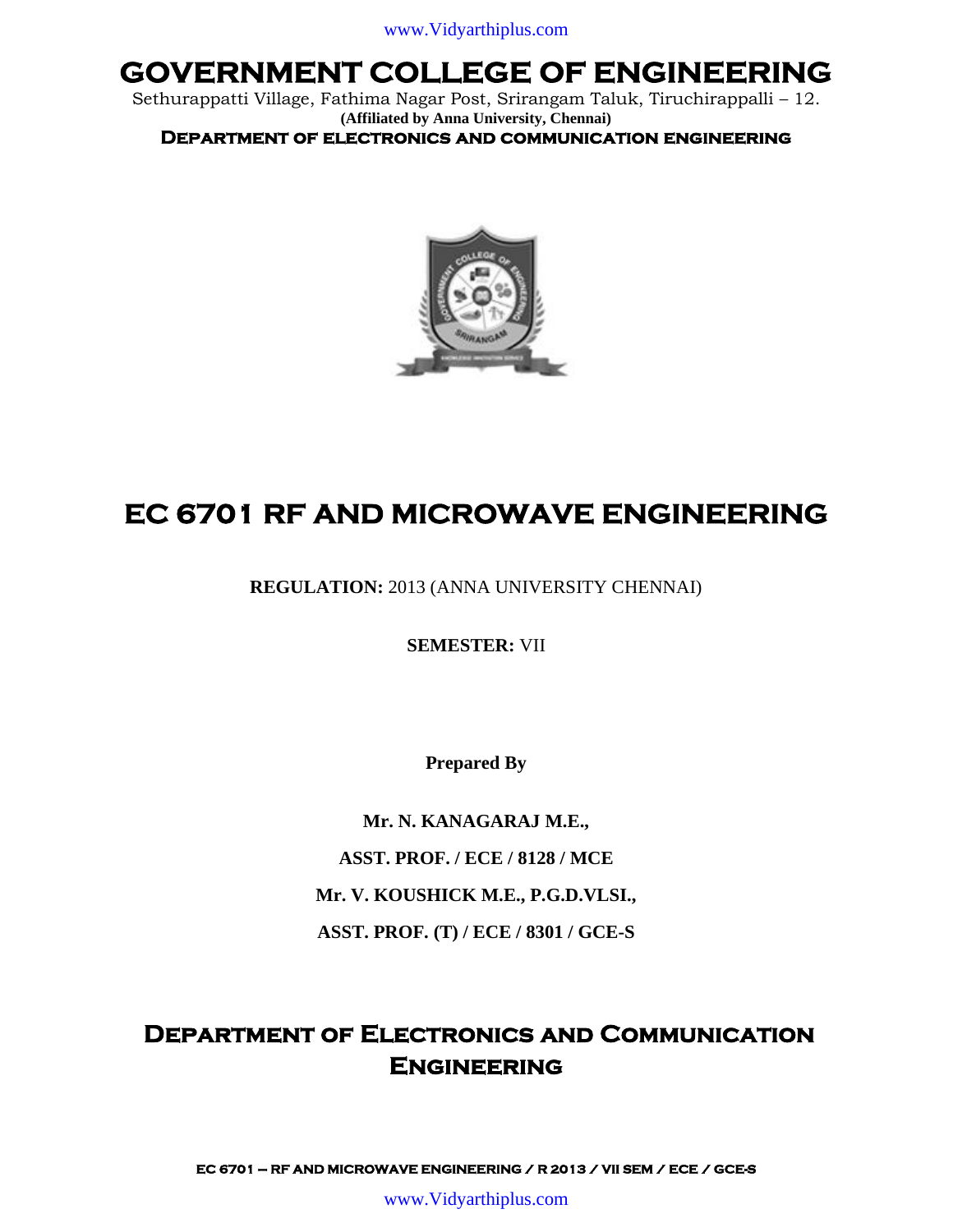Sethurappatti Village, Fathima Nagar Post, Srirangam Taluk, Tiruchirappalli – 12. **(Affiliated by Anna University, Chennai)**

### **Department of electronics and communication engineering UNIT-1**

### **TWO MARKS**

- **1.** Write down the S-matrix of an ideal lossless transmission line of length "l"units. (**April'05**).
- **2.** Write down the transmission parameters of an ideal lossless transmission line of length "l" units. (**April'05**).
- **3.** Write down the ABCD parameters of a lossless transmission line.(**DEC'05**)
- **4.** State the phase shifting property of S-parameters.(**DEC'05**)
- **5.** State the properties of S-matrix of a two port lossless, reciprocal, perfectly matched network. (**DEC2006**).
- **6.** Find the S-matrix of a length l of a lossless transmission line terminated by matched impedance. (**DEC2006**).
- **7.** What are microwaves? State their applications.(**DEC 2007**)
- **8.** What are the advantages of [S] matrix over [Z] or [Y] matrices? (**DEC 2007**).
- **9.** Find the Z parameters of the two port T network shown. **(April 2008**).

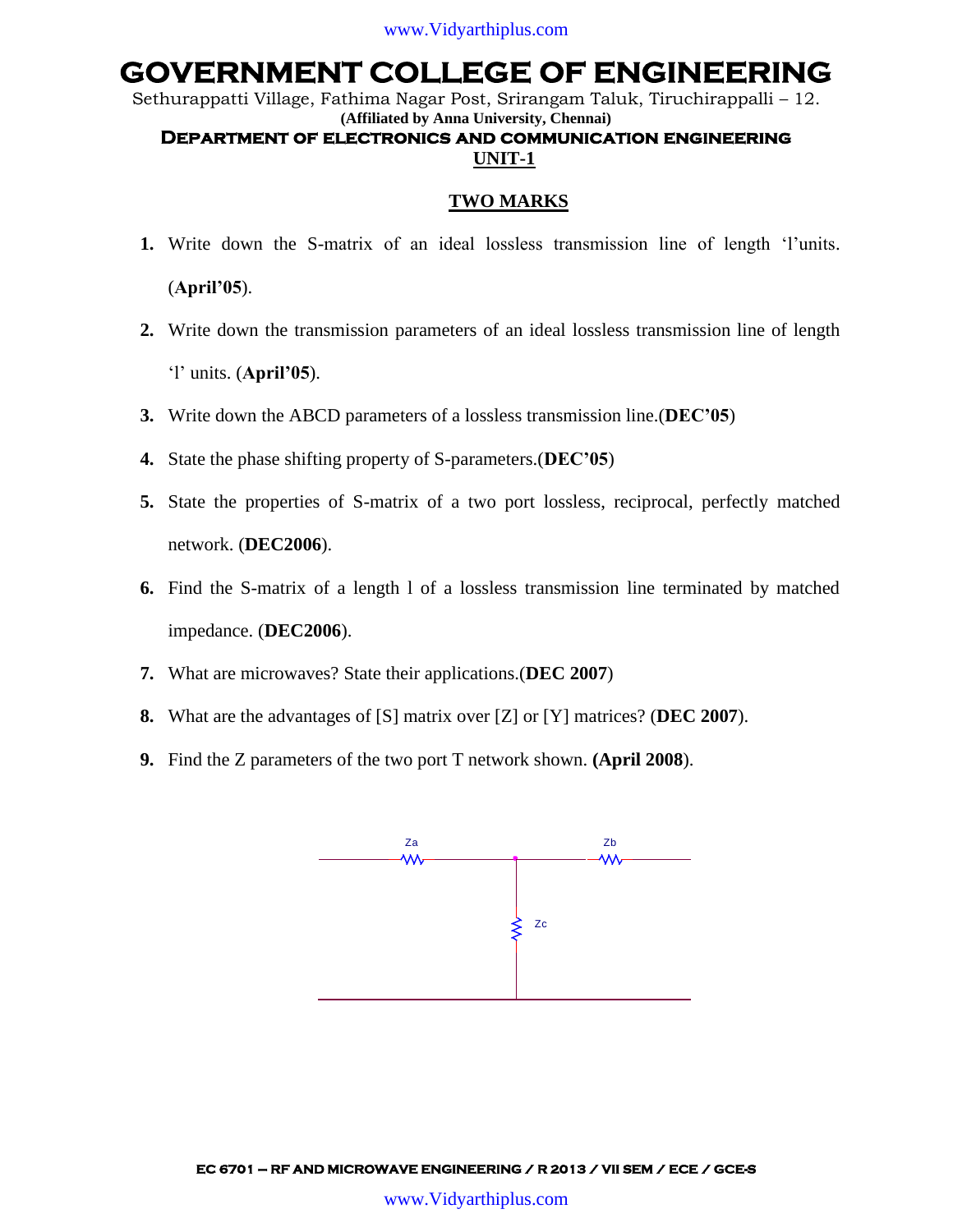Sethurappatti Village, Fathima Nagar Post, Srirangam Taluk, Tiruchirappalli – 12. **(Affiliated by Anna University, Chennai)**

### **Department of electronics and communication engineering**

**10.** Find the S matrix for the series load shown below. Show that  $S_{12}=1-S_{11}$  for the series

case. **(April 2008**).



- **11.** What do you mean by symmetry of scattering matrix? **(April 2008**).
- **12.** Write down the expression f or  $S_{11}$  in terms of transmission parameters of a two port component. (**June 2009)**
- **13.** Write down the S matrix for an ideal transformer of turn"s ratio 1:10. (**June 2009)**
- **14.** State the principal advantage of microwave frequencies over lower frequency. (**June 2009)**
- **15.** Find the ABCD matrix of a transformer with N: 1 turns. (**June 2009)**



- **16.** List the properties of S-parameters. **(Dec 2010) (Dec 2011)**
- **17.** What is ABCD matrix? **(Dec 2010)**
- **18.** Why is it difficult to measure Z, Y, h and ABCD parameters at microwave frequencies? **(June 2011)**
- **19.** Write the scattering matrix representation of N-port device. **(June 2011)**
- **20.** Define a reciprocal network. **(Dec 2011)**
- **21.** For a reciprocal two port microwave component, the magnitude of scattering coefficient

S<sup>11</sup> is 0.091. Find its VSWR. **(Dec 2010)**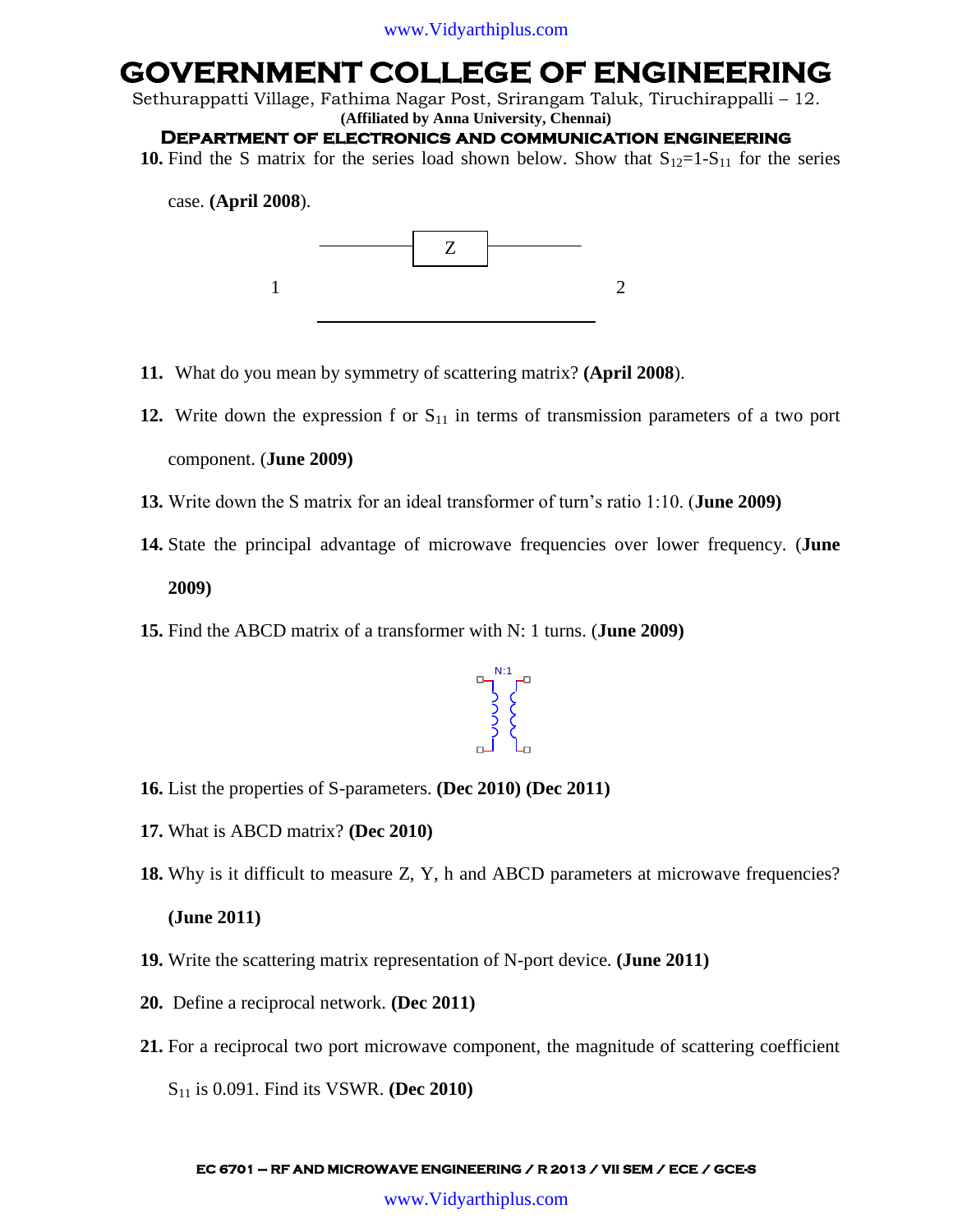Sethurappatti Village, Fathima Nagar Post, Srirangam Taluk, Tiruchirappalli – 12. **(Affiliated by Anna University, Chennai)**

**Department of electronics and communication engineering** 

- **22.** Define Scattering parameter. **(Dec 2011) (Dec 2016)**
- **23.** State the significance of the S matrix representation. (**DEC2012**).
- **24.** Write the relation between S and ABCD parameters. (**DEC2012**).
- **25.** A shunt impedance Z is connected across a transmission line with characteristics impedance  $Z_0$ . Find the S matrix of the junction. (**June 2013**)

**26.** Differentiate ABCD and S parameters. (**June 2013)**

- **27.** Draw the equivalent circuit of an inductor at radio frequency. (**Dec 2013)**
- **28.** What is ESR? (**Dec 2013)**
- **29.** Define a reciprocal network. **(June 2014)**
- **30.** The impedance matrix of a microwave circuit is  $Z = \begin{bmatrix} 4 & 2 \\ 2 & 4 \end{bmatrix}$ . Determine the corresponding S matrix. **(June 2014)**

**31.** List out the radio frequency bands available in microwave and radio frequency ranges.

**(Dec 2016)**

**\*\*\*\*\*\*\*\*\*\*\*\*\***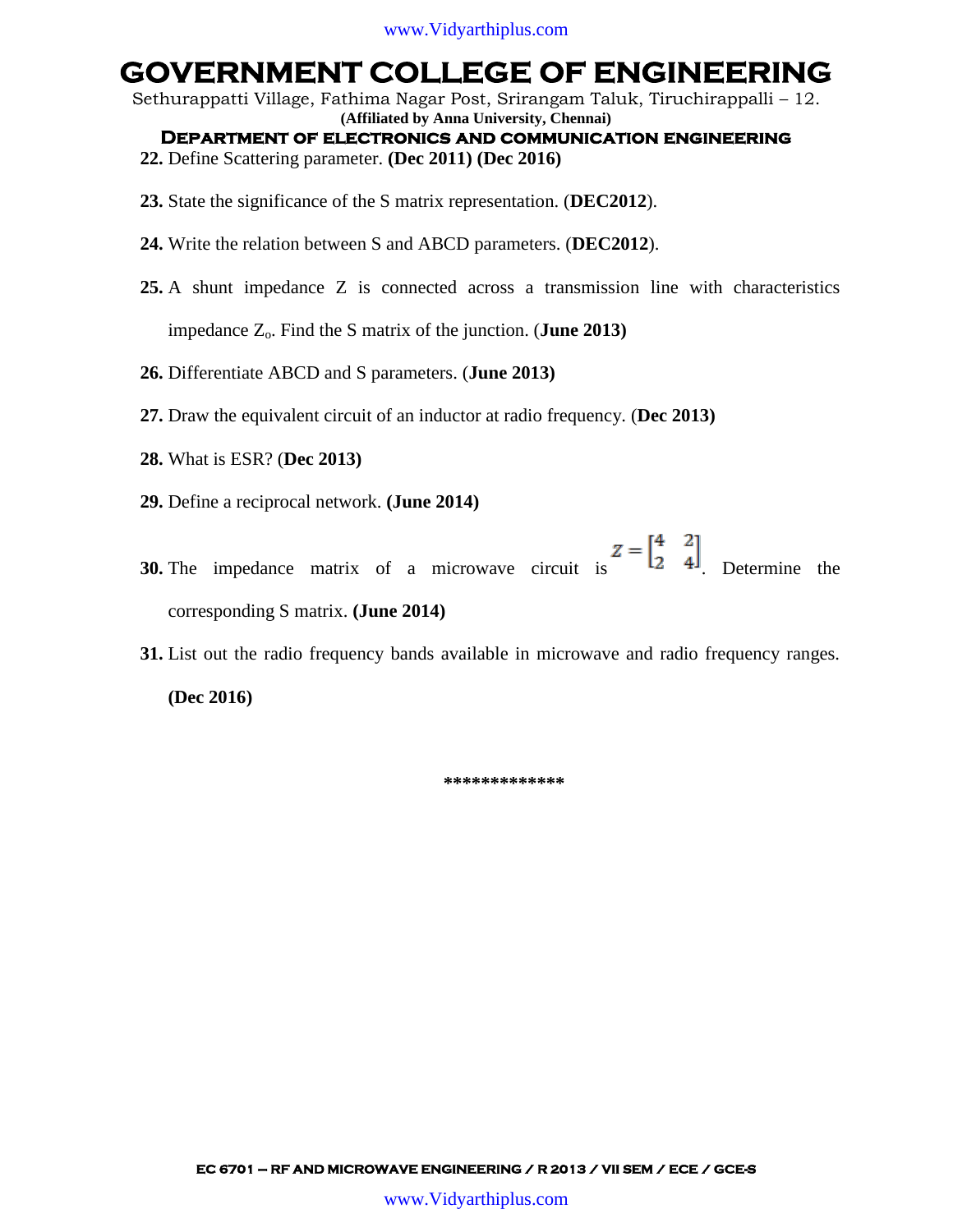Sethurappatti Village, Fathima Nagar Post, Srirangam Taluk, Tiruchirappalli – 12. **(Affiliated by Anna University, Chennai)**

### **Department of electronics and communication engineering UNIT-I 16 Marks**

- **1.** State and prove the properties of scattering matrix. (**April'05**) (**June 2009**) ) (**June 2011) (DEC 2011**) (**June 2013)**
- **2.** Obtain the relationship of S-parameters in terms of ABCD parameters. (8) (**DEC'05**) **(DEC 2011**).
- **3.** Find the S parameters of an ideal transformer of turn"s ratio1:n. (8) (**DEC'05**).
- **4.** Explain why z or y or ABCD parameters are not preferred in microwave circuit analysis, but S-parameters are used. (8) (**DEC2006**).
- **5.** With the help of a 3 port network, establish relationship between S and Z matrices. (8) (**DEC2006**).
- **6.** A Two port network is terminated by mismatch generator and load. Derive an expression of input reflection coefficient  $\Gamma_1$  in terms of load reflection coefficient  $\Gamma_2$  and S- parameters of the network when it is lossless and reciprocal. (8)(**DEC2006**).
- 7. The S-parameters of a two port network are  $S_{11}=0.2\text{L0}^{\circ}$ ,  $S_{22}=0.1\text{L0}^{\circ}$ ,  $S_{12}=0.6\text{L90}^{\circ}$ , S<sub>21</sub>=0.6∟90°. Prove that the network is reciprocal but not lossless. If  $\Gamma_2$  for a short circuit, find  $\Gamma_1$  and return loss in dB. (8)(**DEC2006**).
- **8.** Describe the need for scattering matrix formulation and obtain the S-matrix of a "n" port network. (10**)(DEC 2007**).
- **9.** Explain the phase shifting property and prove that S' nn= $e^{-2j\theta n}$  Snn. **(6) (DEC 2007**).
- **10.** Prove that symmetry of impedance matrix and hence prove that the S matrix is also symmetrical for reciprocal junction. (16) **(DEC 2007**).
- **11.** Prove the reciprocal and lossless properties of the S matrix.(16)(**April 2008**)
- **12.** Prove the reciprocal and lossless properties of the Z matrix.(16)(**April 2008**)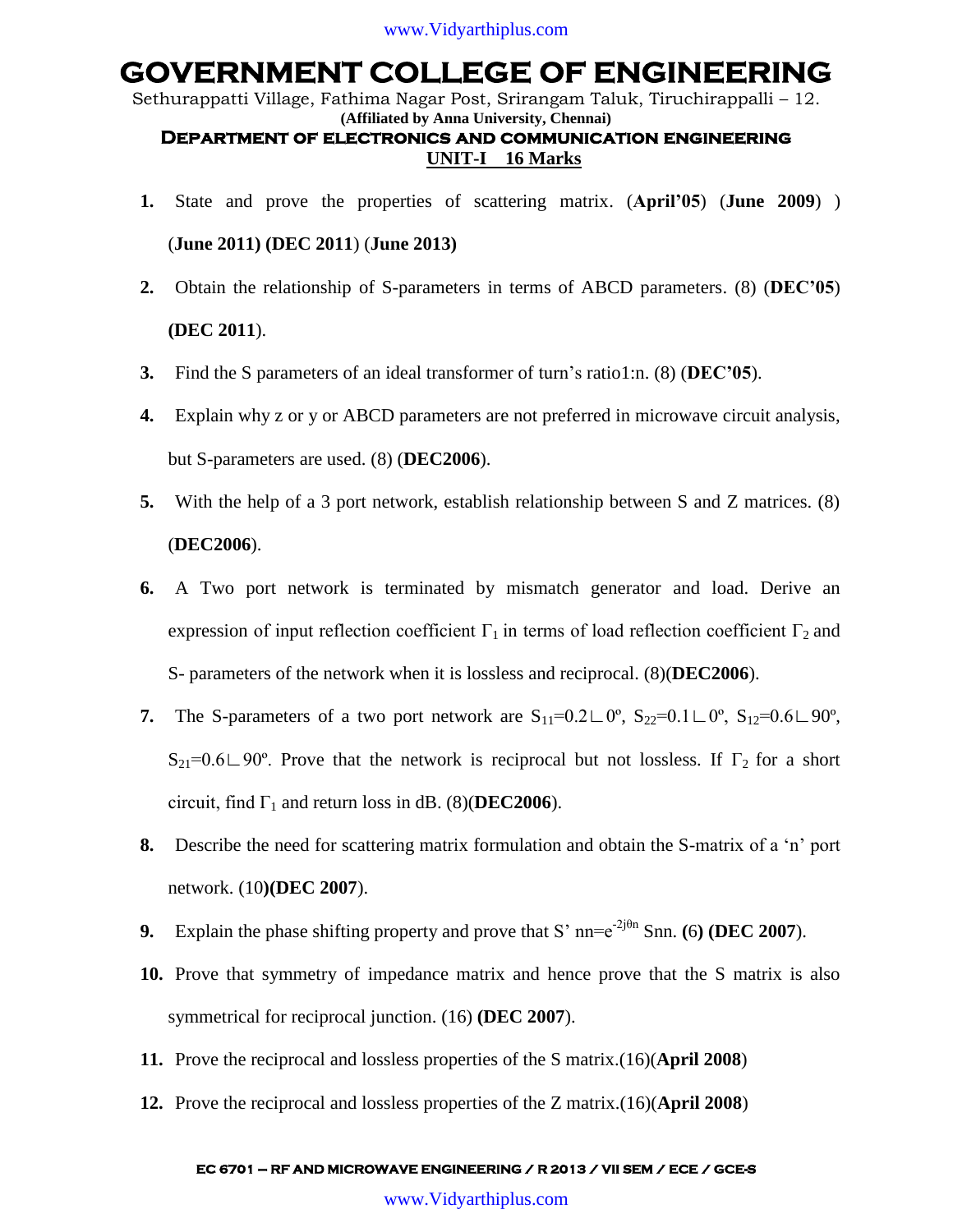Sethurappatti Village, Fathima Nagar Post, Srirangam Taluk, Tiruchirappalli – 12. **(Affiliated by Anna University, Chennai)**

- **Department of electronics and communication engineering**
- **13.** What is scattering matrix? Derive scattering matrix formulation for n-port

network.(8)(**April 2008**)

- **14.** Prove is impossible that it is impossible to construct a perfectly matched, lossless, reciprocal three port junction.(8)(**DEC 2008**) (**DEC 2009**)
- **15.** State and prove "PHASE SHIFTING" property of S matrix. (6) (**June 2009)**
- **16.** For a lossless 50Ω line,  $β_1 = 1.95$  radians. Determine the ABCD parameters. What is the input impedance if the line is terminated with a load impedance of 100Ω? (10) (**June 09)**
- **17.** From the first principle, derive the ABCD parameters of a general transmission line. (6) (**June 2009)**
- **18.** State and prove UNITARY PROPERTY (Unity and Zero property) of S matrix. (10) (**June 2009)**
- **19.** What do you mean by S parameters? Why do we require S parameters?(8)(**April 2010**)
- **20.** Derive relation between Z, Y, and ABCD Parameters with S-parameters (6) (**DEC 2010**) (**June 2013) (June 2014)**
- **21.** Derive the expression for the Scattering matrix of multiport network. (10)(**DEC 2010**).
- **22.** Two transmission lines of characteristic impedance Z1 and Z2 are joined at plane pp". Express S-parameters in terms of impedances.
- **23.** Derive the expression for the S-parameters of a Two-port network with mismatched load. (16)(**June 2011**) **(June 2014)**
- **24.** What are the advantages of S parameters in terms of ABCD parameters (4) (**DEC 2011**).
- **25.** Draw an N-port network and derive the S-matrix. (8)(**DEC2011**).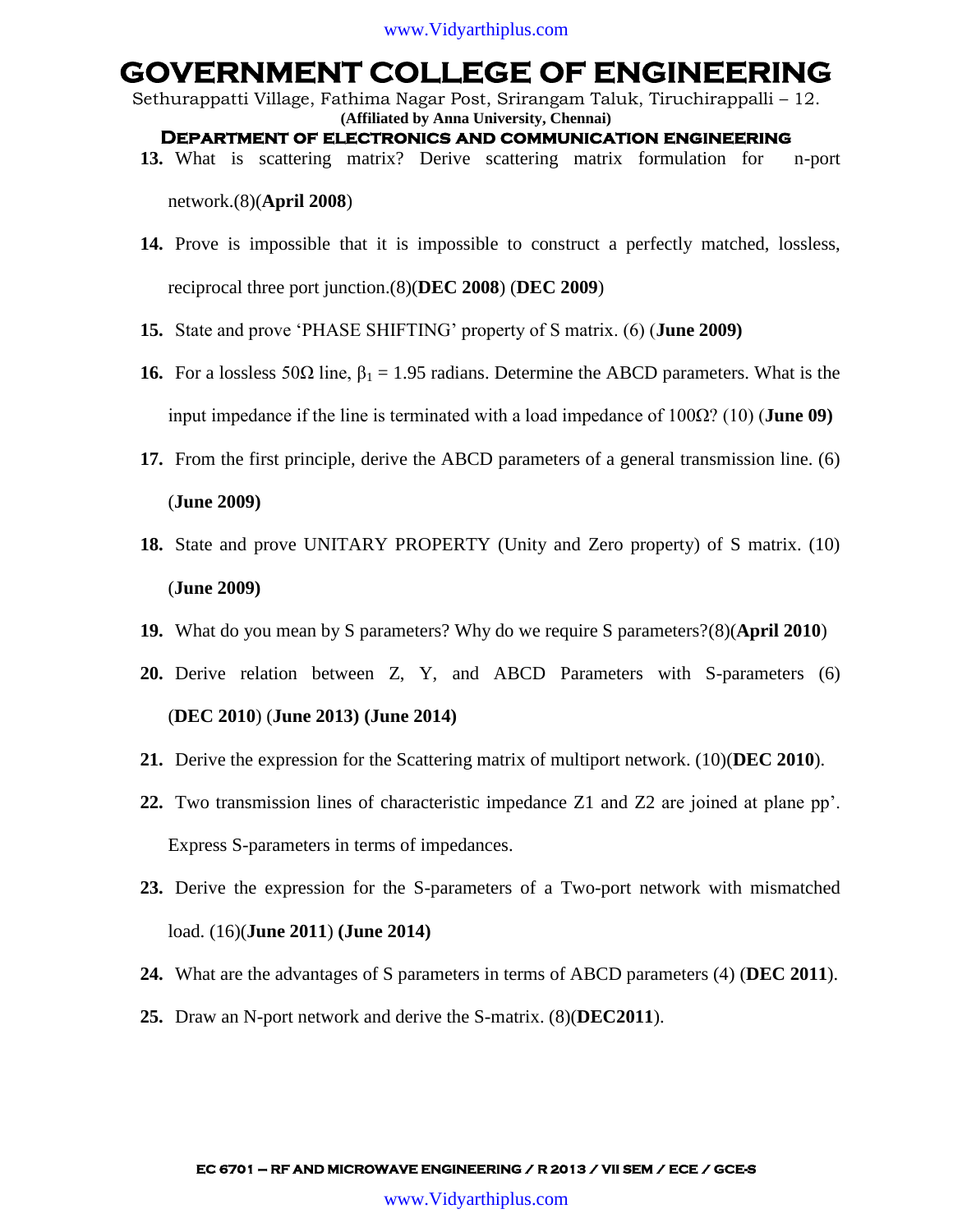Sethurappatti Village, Fathima Nagar Post, Srirangam Taluk, Tiruchirappalli – 12.

**(Affiliated by Anna University, Chennai)**

**Department of electronics and communication engineering** 

**26.** Discuss the properties of S matrix. The S matrix of a two port device is

 $\begin{bmatrix} 1 & 0.7 \\ 0.7 & 1 \end{bmatrix}$ The incident power to port 1 is  $P_1 = 50$ mW and  $P_2 = 0$ mw.

- Calculate  $a_1$  and  $a_2$ .
- Using the S matrix find  $b_1$  and  $b_2$ .
- Determine the reflected power at each of the port. (8)(**DEC2012**).

**27.** Given  $Y = \begin{bmatrix} 3.2 & 1 \\ 1 & 3.2 \end{bmatrix}$  find [S]. (8)(**DEC2012**).

- **28.** Find the S matrix of a section of a transmission line whose characteristics impedance is Z<sup>o</sup> and propagation constant β. Find Z matrix. (8)(**DEC2012**).
- **29.** Show using S matrix theory that a lossless non-reciprocal two port microwave device cannot be constructed. (8) (**June 2013)**
- **30.** Compare S, Z and Y matrices. (6) **(June 2014)**
- **31.** The S matrix of a two port microwave network is given below. (16) **(June 2014)**

$$
S = \begin{bmatrix} 0.1L0^{\circ} & 0.9L - 45^{\circ} \\ 0.9L45^{\circ} & 0.3L0^{\circ} \end{bmatrix}
$$

Find out

- If the network is lossless.
- If the network is reciprocal.
- The return loss if the port z is terminated in a matched load; and
- The return loss if the port z is terminated in a short circuit.
- **32.** Write a detail note on ABCD parameter. (8)(**Dec 2013)**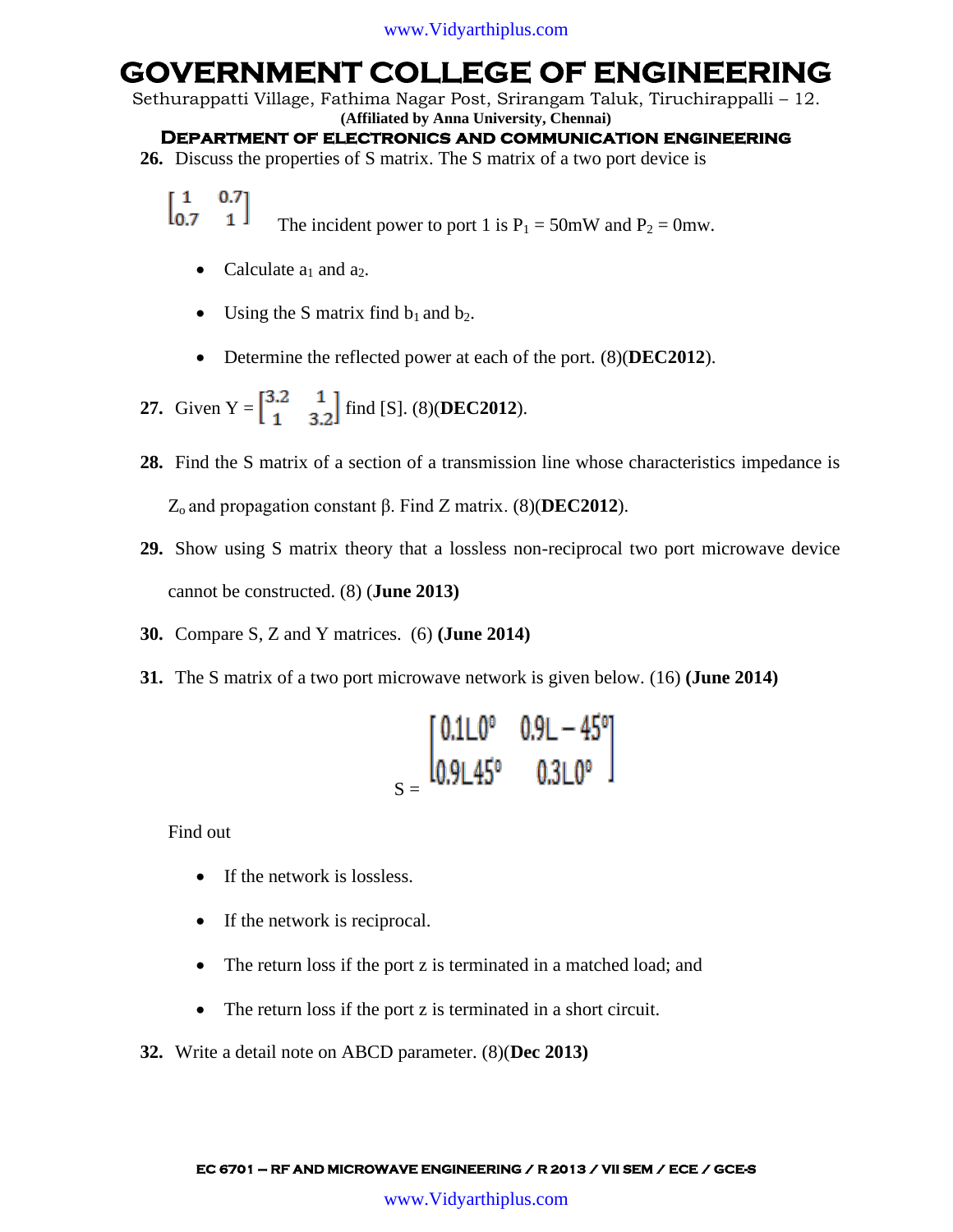Sethurappatti Village, Fathima Nagar Post, Srirangam Taluk, Tiruchirappalli – 12. **(Affiliated by Anna University, Chennai)**

**Department of electronics and communication engineering** 

**33.** A four port network has the S matrix shown below: (**Dec 2013)**

|                         | $[0.1 \cup 90^{\circ} \quad 0.6 \cup -45^{\circ} \quad 0.6 \cup 45^{\circ}]$ |                                                   |                         |
|-------------------------|------------------------------------------------------------------------------|---------------------------------------------------|-------------------------|
| $0.6\Box -45^{\circ}$   | $\overline{0}$                                                               | $\overline{0}$                                    | $0.6 \sqcup 45^{\circ}$ |
| $0.6 \sqcup 45^{\circ}$ | $\overline{0}$                                                               | $\overline{0}$                                    | $0.6\Box - 45^{\circ}$  |
|                         |                                                                              | $0.6 \perp 45^{\circ}$ $0.6 \perp -45^{\circ}$ 0] |                         |

- $\bullet$  Is this network lossless?
- Is this network reciprocal?
- What is the return loss of port 1 when all other ports are matched? Justify your answer.
- **34.** What is T matrix? Obtain and explain the relationship with [S] and vice versa. (8) **(Dec 2016)**
- **35.** Compute the intrinsic wave impedance, phase velocity and wavelengths of an electromagnetic wave in free space and a PCB material whose dielectric constant is 4.6 for 30MHz and 3 GHz. (8) **(Dec 2016)**
- **36.** Explain and analyze any reciprocal lossless network with derivation. (10) **(Dec 2016)**
- **37.** Discuss on the application of RF and microwave area. (6) **(Dec 2016)**

**\*\*\*\*\*\*\*\*\*\*\*\*\*\***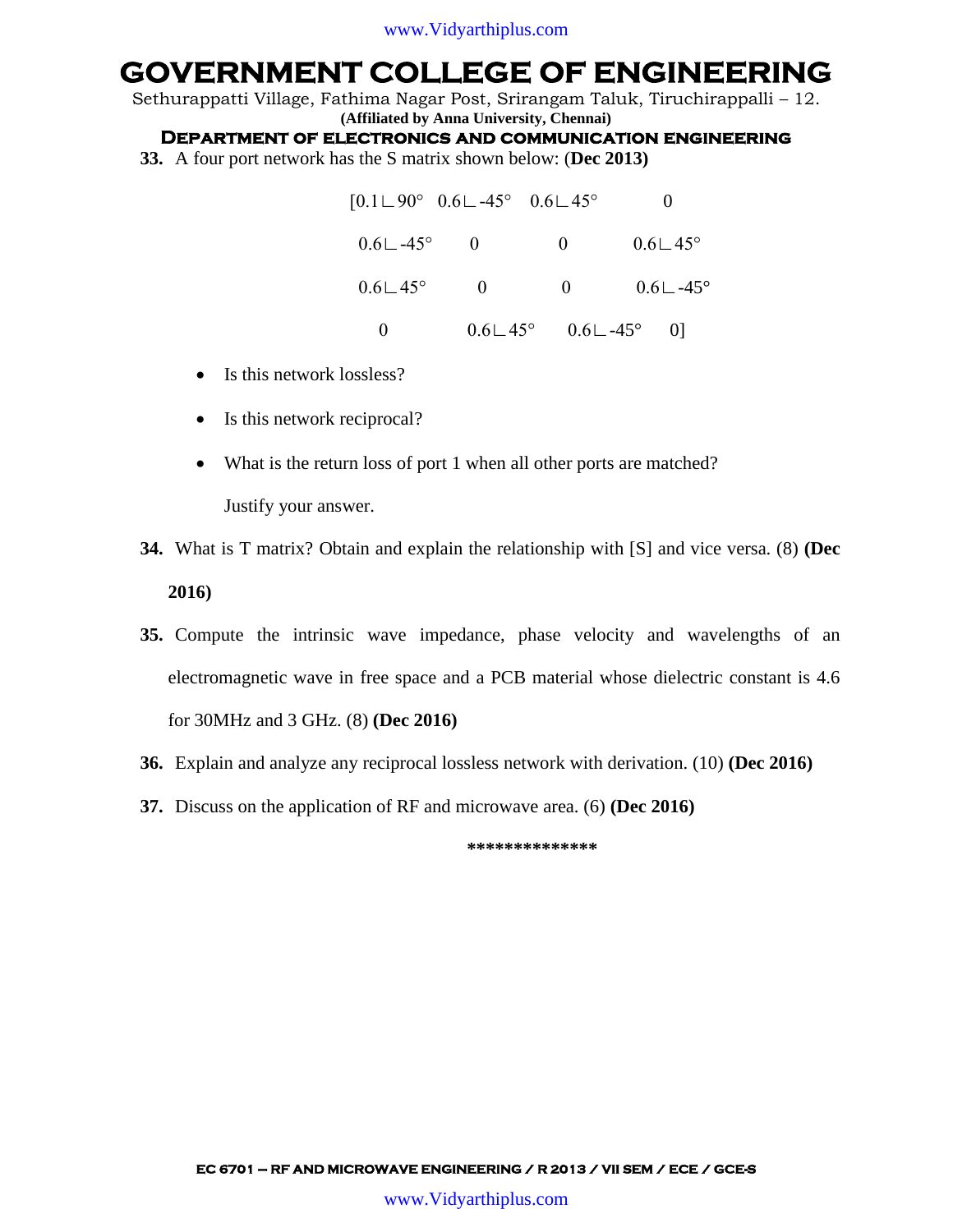Sethurappatti Village, Fathima Nagar Post, Srirangam Taluk, Tiruchirappalli – 12. **(Affiliated by Anna University, Chennai)**

### **Department of electronics and communication engineering UNIT-2**

- **1.** Define transducer power gain. (**Dec 2013)**
- **2.** Give the expression that relates nodal quality factor  $(Q_n)$  with loaded quality factor  $(Q_L)$ .

#### (**Dec 2013)**

- **3.** What is the need of impedance matching?
- **4.** What is double stub matching?
- **5.** What is the need of multi section quarter wave transformer?
- **6.** Define strip line
- **7.** What is Microstrip line?
- **8.** What is figure of merit?
- **9.** Define noise figure. **(Dec 2016)**
- **10.** Calculate VSWR of an amplifier, if the amplifier has reflection coefficient 0.2533. **(Dec**

**2016)**

**\*\*\*\*\*\*\*\*\*\*\*\*\*\***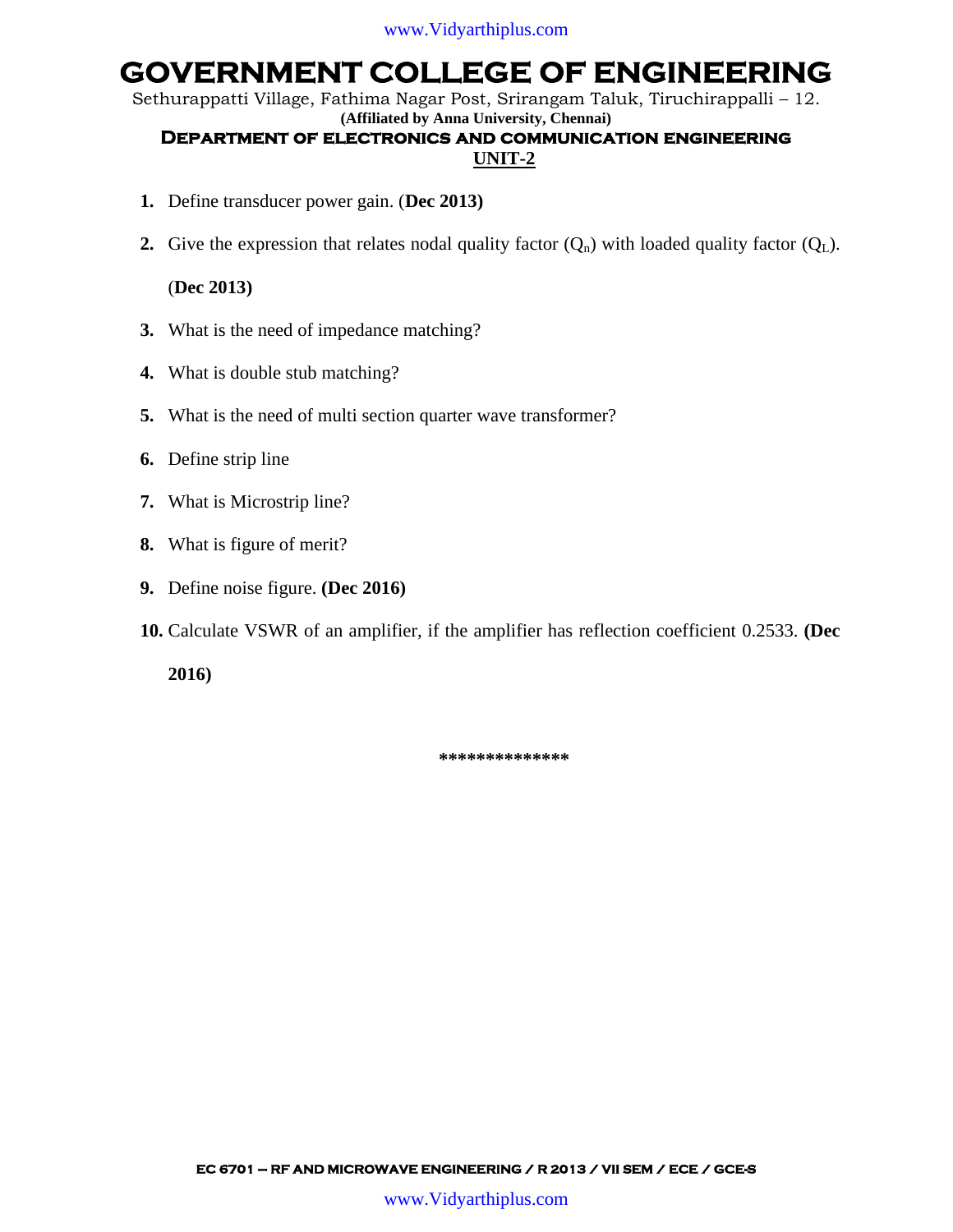Sethurappatti Village, Fathima Nagar Post, Srirangam Taluk, Tiruchirappalli – 12. **(Affiliated by Anna University, Chennai)**

#### **Department of electronics and communication engineering UNIT-II 16 Marks**

**1.** A MESFET operated at 5.7GHz has the following S parameters:

 $S_{11} = 0.5 \text{ L} - 60^\circ$ ,  $S_{12} = 0.02 \text{ L} 0^\circ$ ,  $S_{21} = 6.5 \text{ L} 115^\circ$ ,  $S_{22} = 0.6 \text{ L} - 35^\circ$ .

Verify the circuit whether it is unconditionally stable or not? (6) (**Dec 2013)**

- **2.** Write brief notes on: (**Dec 2013)**
	- Operating power gain (3)
	- Available power gain (3)
	- Noise figure  $(4)$
- **3.** Discuss the design procedure for T and  $\pi$  matching networks. (Dec 2013)
- **4.** The input of an amplifier has a VSWR of 2 and the output has a VSWR of 3. Find the magnitudes of the S parameter  $S_{11}$  and  $S_{22}$  under matched condition. (8) (Dec 2013)
- **5.** Find the Z parameters  $Z_{11}$  and  $Z_{22}$  of the two port network shown below. (Dec 2013)



- **6.** Derive the equation for power gain, available power gain, transducer power gain. (16) **(Dec 2016)**
- **7.** Investigate the stability region of a transistor whose S parameters are recorded as follows:  $S_{12} = 0.2 \text{L} - 10^{\circ}$ ,  $S_{11} = 0.7 \text{L} - 70^{\circ}$ ,  $S_{21} = 5.5 \text{L} - 85^{\circ}$ ,  $S_{22} = 0.7 \text{L} - 45^{\circ}$  at 750MHz (16) **(Dec 2016)**

#### **\*\*\*\*\*\*\*\*\*\*\*\*\*\*\*\*\***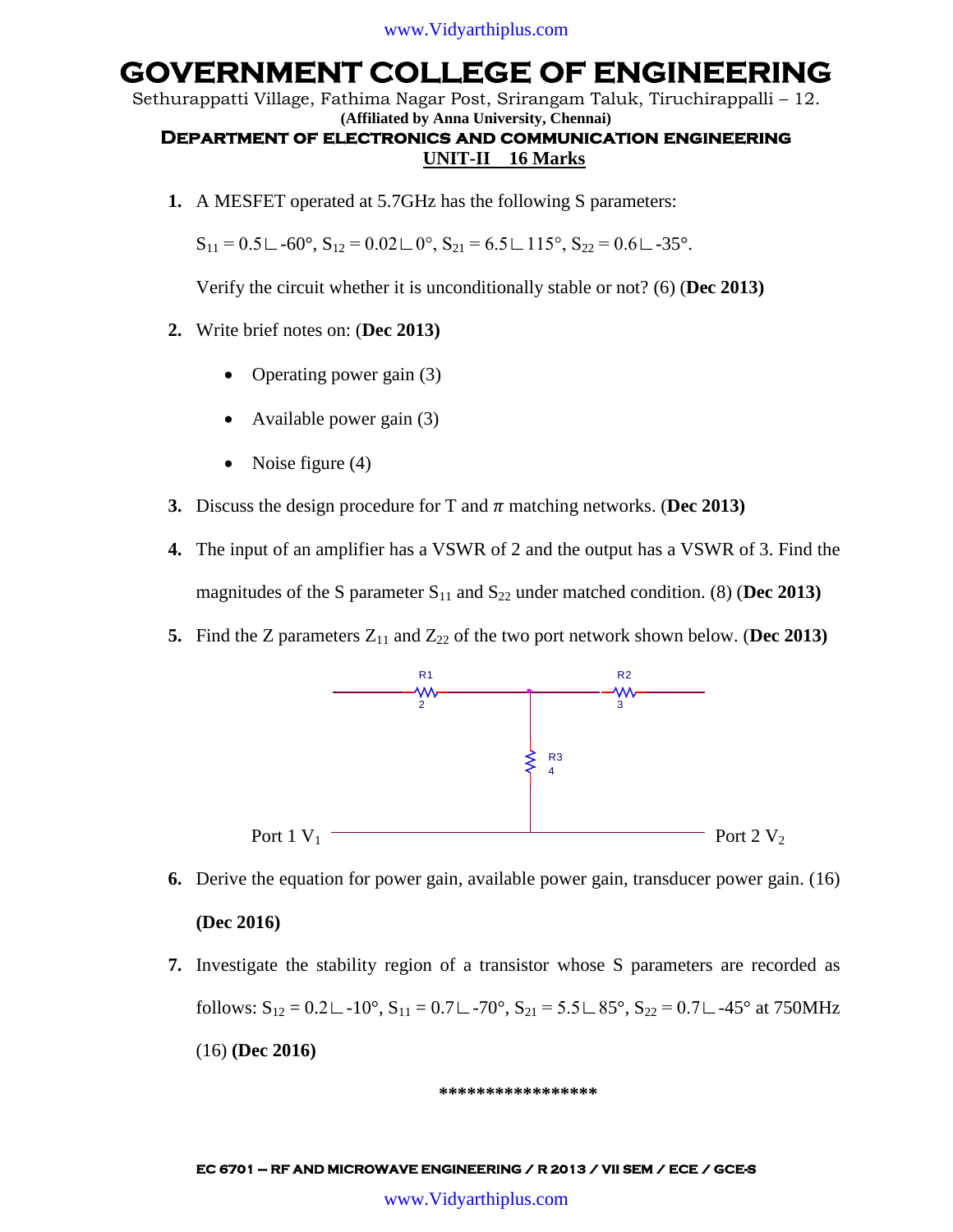Sethurappatti Village, Fathima Nagar Post, Srirangam Taluk, Tiruchirappalli – 12. **(Affiliated by Anna University, Chennai)**

### **Department of electronics and communication engineering**   $UNIT - 3$

- **1.** Find the magnitude of the scattering parameters for a reciprocal two-port microwave component having the VSWR as 1.4 and the insertion loss as 1 dB**. [Apr/May'05]**
- **2.** State the TWO PARAMETERS that describe a directional coupler. Define them. **[Nov/Dec'05]**
- **3.** Calculate the attenuation of a rotary vane attenuator if the angle of rotation is 34º. **[Nov/Dec'05]**
- **4.** What impedances are offered by a tuning screw on the broad wall of rectangular, waveguide when depth of penetration varies? **[Nov/Dec'06]**
- **5.** Give the constructional details of a matched termination. **[Nov/Dec'07]**
- **6.** What are the waveguide corners, bends and twists? **[Nov/Dec'07]**
- **7.** Mention for what purpose the ports and screws are used in a waveguide. **[Apr/May'08]**
- **8.** Define Directivity of a Directional coupler. **[Apr/May'08]**
- **9.** What is the difference in scattering matrix representation of E plane tee and H plane tee? **[May/Jun'09]**
- **10.** If the VSWR= 1 at the input port of a microwave component, what is  $S_{11}$ ? [May/Jun'09]
- **11.** What are the types of directional couplers? **[Nov/Dec'09]**
- **12.** List the application of waveguide twist. **[Nov/Dec'09]**
- **13.** State the primary functions of a microwave isolator. **[Apr/May'10]**
- **14.** A cavity resonator having dimensions  $a = 2cm$ ,  $b = 1cm$  excited by  $TE_{101}$  mode at 20GHz. Calculate length of cavity. **[Apr/May'10]**
- **15.** Write the s matrix for directional coupler. **[Nov/Dec'10]**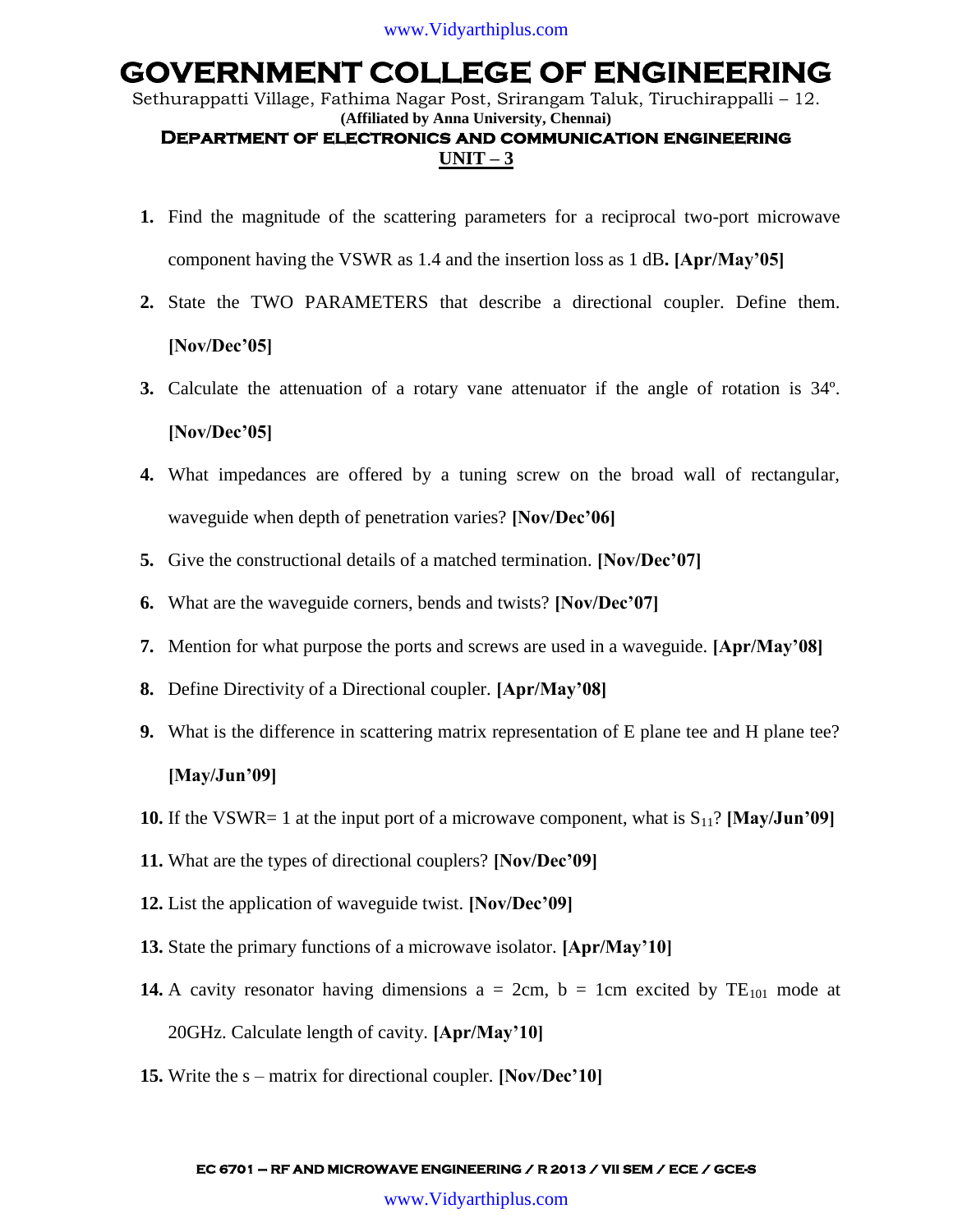Sethurappatti Village, Fathima Nagar Post, Srirangam Taluk, Tiruchirappalli – 12. **(Affiliated by Anna University, Chennai)**

**Department of electronics and communication engineering** 

**16.** State the principle of microwave phase shifter. **[May/June'11]**

- **17.** What is the purpose of isolator in a microwave test bench? **[May/June'11]**
- **18.** What should be the minimum radius of curvature for E plane bend and H plane bend?

Validate your answer. **[Nov/Dec'11]**

**19.** State the two parameters that describe a directional coupler and define them.

#### **[Nov/Dec'11]**

- **20.** Define Faraday rotation. **[Nov/dec'11] [Nov/Dec'08]**
- **21.** What are the applications of hybrid couplers? **[Nov/Dec'11]**
- **22.** Mention the applications of circulator. **[Nov/Dec'12]**
- **23.** List the ideal characteristics of matched load. **[Nov/Dec'12]**
- **24.** What are the compositions of ferrite? **[Nov/Dec'13]**
- **25.** What is gyrator? **[Nov/Dec'13]**
- **26.** How does an isolator differ from an attenuator? **[May/Jun'13]**
- **27.** Mention the applications of E plane and H plane tee. **[May/Jun'13]**
- **28.** Using the s matrix of an E or H plane tee, outline its basic properties. **[May/Jun'14]**
- **29.** What is Faraday rotation? How does it originate and what are its uses in various device? **[May/Jun'14]**
- **30.** Compare PIN and PN diode. **(Dec 2016)**
- **31.** What id isolator? And why it is called as uniline? **(Dec 2016)**

#### **\*\*\*\*\*\*\*\*\*\*\*\*\*\*\***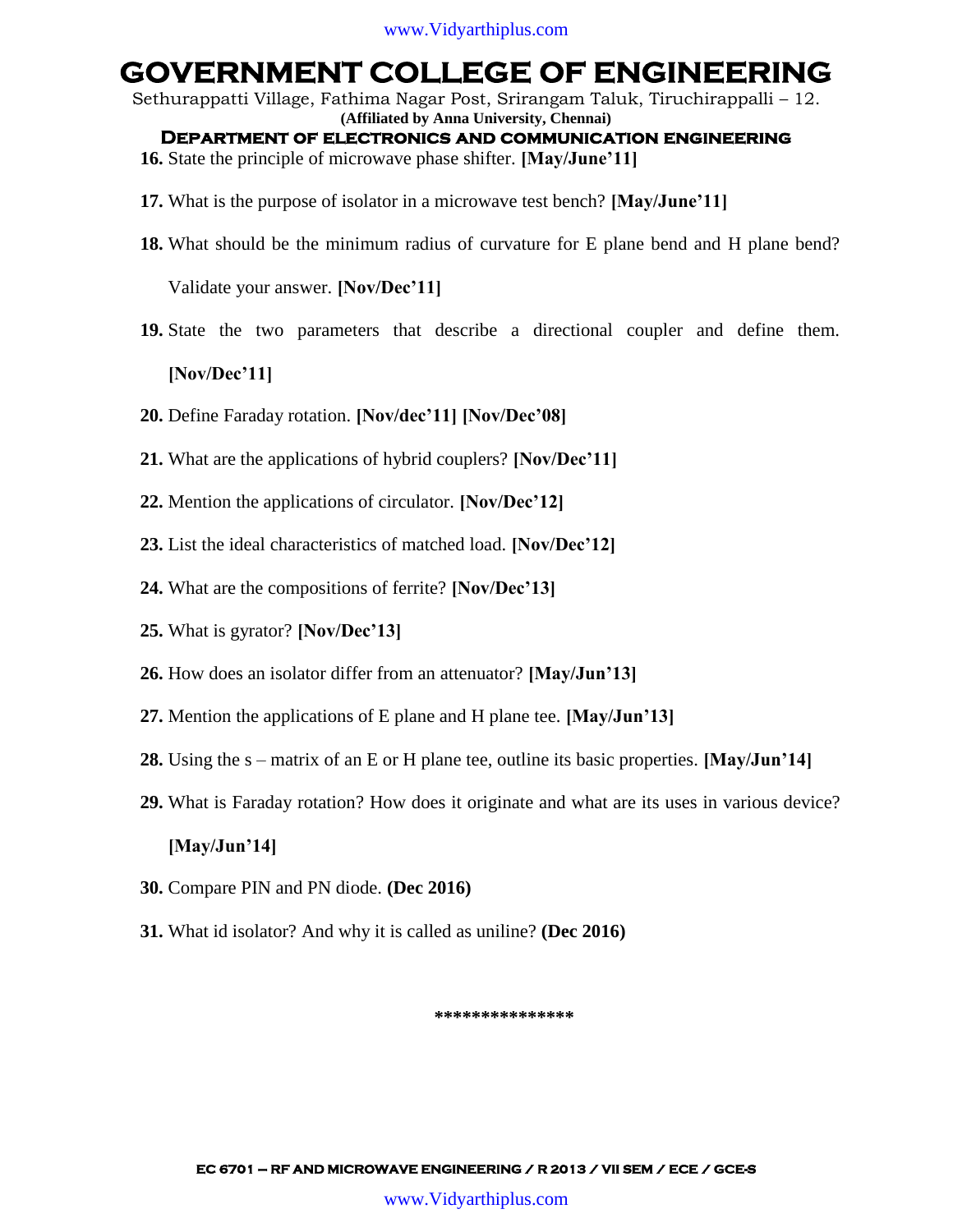Sethurappatti Village, Fathima Nagar Post, Srirangam Taluk, Tiruchirappalli – 12. **(Affiliated by Anna University, Chennai) Department of electronics and communication engineering** 

### **UNIT – 3 16 MARKS**

- **1.** Find the scattering matrix of an ideal, symmetrical, lossless magic T junction. (16) **[Apr/May'05]**
- **2.** From the first principle, derive the scattering matrix of an ideal directional coupler. Hence or otherwise write down [s] matrix of HYBRID COUPLER and MAGIC-T. (12) **[Nov/Dec'05]**
- **3.** What is the value of DIRECTIVITY of an ideal DIRECTIONAL COUPLER? Why? (4) **[Nov/Dec'05]**
- **4.** Design a three-hole Chebyshev directional coupler using centre apertures in the common broad wall between two rectangular w/g of dimensions 0.9" \* 0.4" to be operated at 9 GHz. Find the distance between the holes. (16) **[Nov/Dec'06]**
- **5.** A three port circulator has an insertion loss of 1dB, an isolation of 20dB, and VSWR of 1.2 when all ports are matched terminated. Find the S matrix of the junction and the output power at port 2 and 3 for an input power of 100 mW at port 1. (16) **[Nov/Dec'06]**
- **6.** What is the function of an isolator? Write down its "S" parameters. (6) **[Nov/Dec'07]**
- **7.** From the first principles derive the scattering matrix of a circulator. (10) **[Nov/Dec'07]**
- **8.** What are the waveguide Tees? Where are they used? (4) **[Nov/Dec'07]**
- **9.** Derive the Scattering matrix for E-plane Tee and H-plane Tee. (12) **[Nov/Dec'07]**
- **10.** Derive the S matrix for E plane tee. (8) **[Nov/Dec'09]**
- **11.** A three-port circulator has an insertion loss of 1 dB, isolation 30 dB and VSWR= 1.5. Find the S-matrix. (8) **[Apr/May'08] [May/Jun'13]**
- **12.** Verify the branch line couplers have a phase shift of 90˚ and a power level of 3db using even and odd symmetry. (16) **[Apr/May'08]**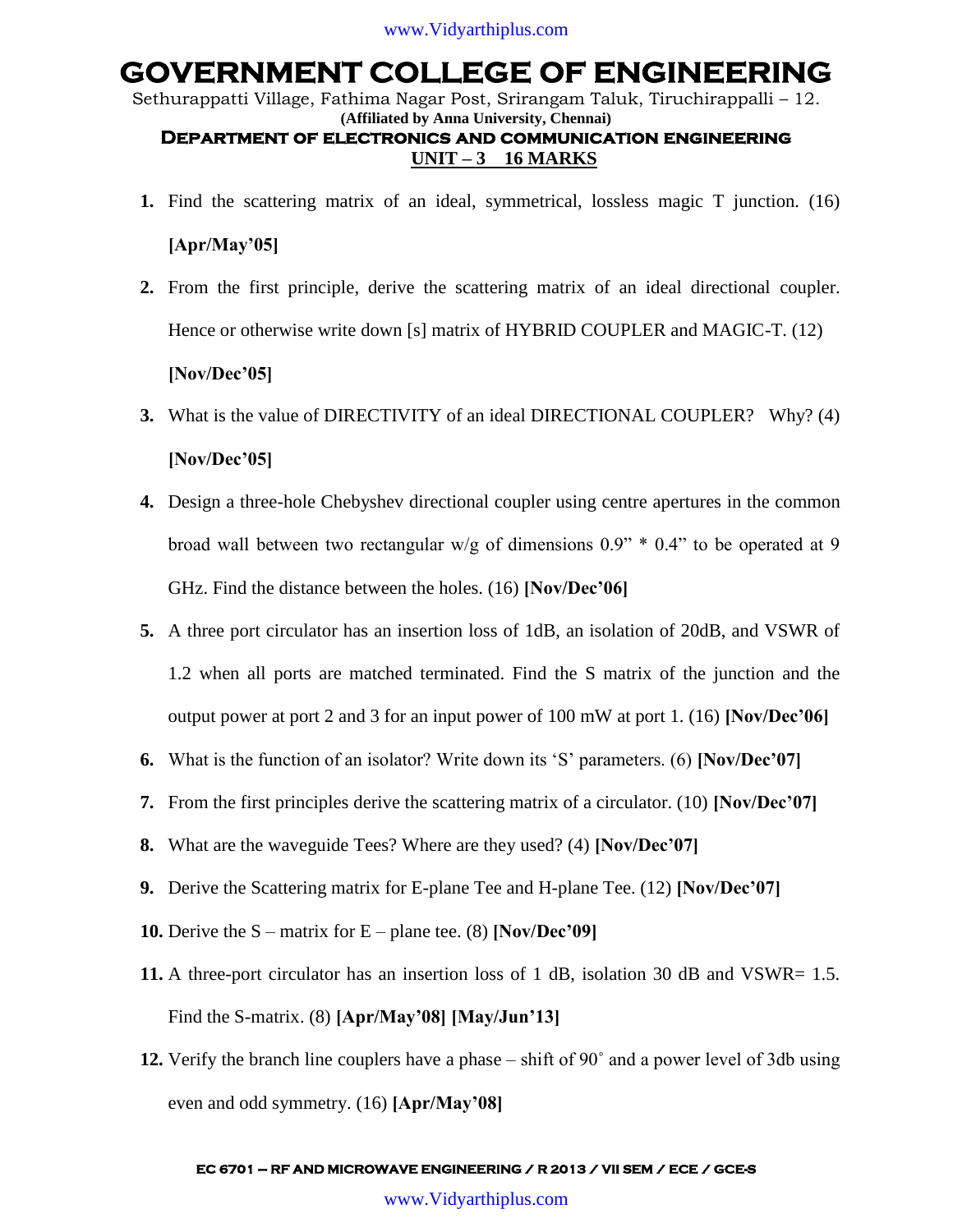Sethurappatti Village, Fathima Nagar Post, Srirangam Taluk, Tiruchirappalli – 12. **(Affiliated by Anna University, Chennai) Department of electronics and communication engineering** 

- **13.** What is the function of an isolator? Write down its "S" parameters. (4) **[Apr/May'08]**
- **14.** Explain the working of a circulator and hence obtain the scattering matrix of the circulator from the first principle. (12) **[Apr/May'08] [Dec 2016]**
- **15.** List out the characteristics of the Magic –T when all the ports are terminated with matched load. (8) **[Nov/Dec'08]**
- **16.** How can you synthesize a rat- race hybrid coupler from magic-tee? (8) **[Nov/Dec'08]**
- **17.** The specification of a three port circulator are given as insertion loss = 1.1 dB, isolation=20dB and VSWR = 1.5. Characterize the circulator by its S parameters. (8)

#### **[May/Jun'09]**

- **18.** From the first principle, derive the S matrix of a magic Tee. (8) **[May/Jun'09]**
- **19.** A 5 dB waveguide attenuator is specified as having a VSWR of 1.2. Assuming that it is reciprocal, find its S-parameters. (6) **[May/Jun'09]**
- **20.** From the first principles derive the scattering matrix of a magic T. (10) **[May/Jun'09]**
- **21.** Prove that it is impossible to construct a perfectly matched, lossless, reciprocal three port junction. (8) **[Nov/Dec'09] [Apr/May'08] [Nov/Dec'08]**
- **22.** List the characteristics of hybrid tee when all the ports are terminated with matched load. (8) **[Nov/Dec'09]**
- **23.** Discuss briefly on Faraday rotation isolator. (8) **[Nov/Dec'09] [Nov/Dec'11]**
- **24.** What do you mean by S parameters? Why do we require S parameters? Draw the diagram of a directional coupler and explain its working. Derive S matrix of a directional coupler. (16) **[Apr/May'10]**
- **25.** Explain the principle of operation of the following devices and obtain their S matrix. **[Nov/Dec'10]**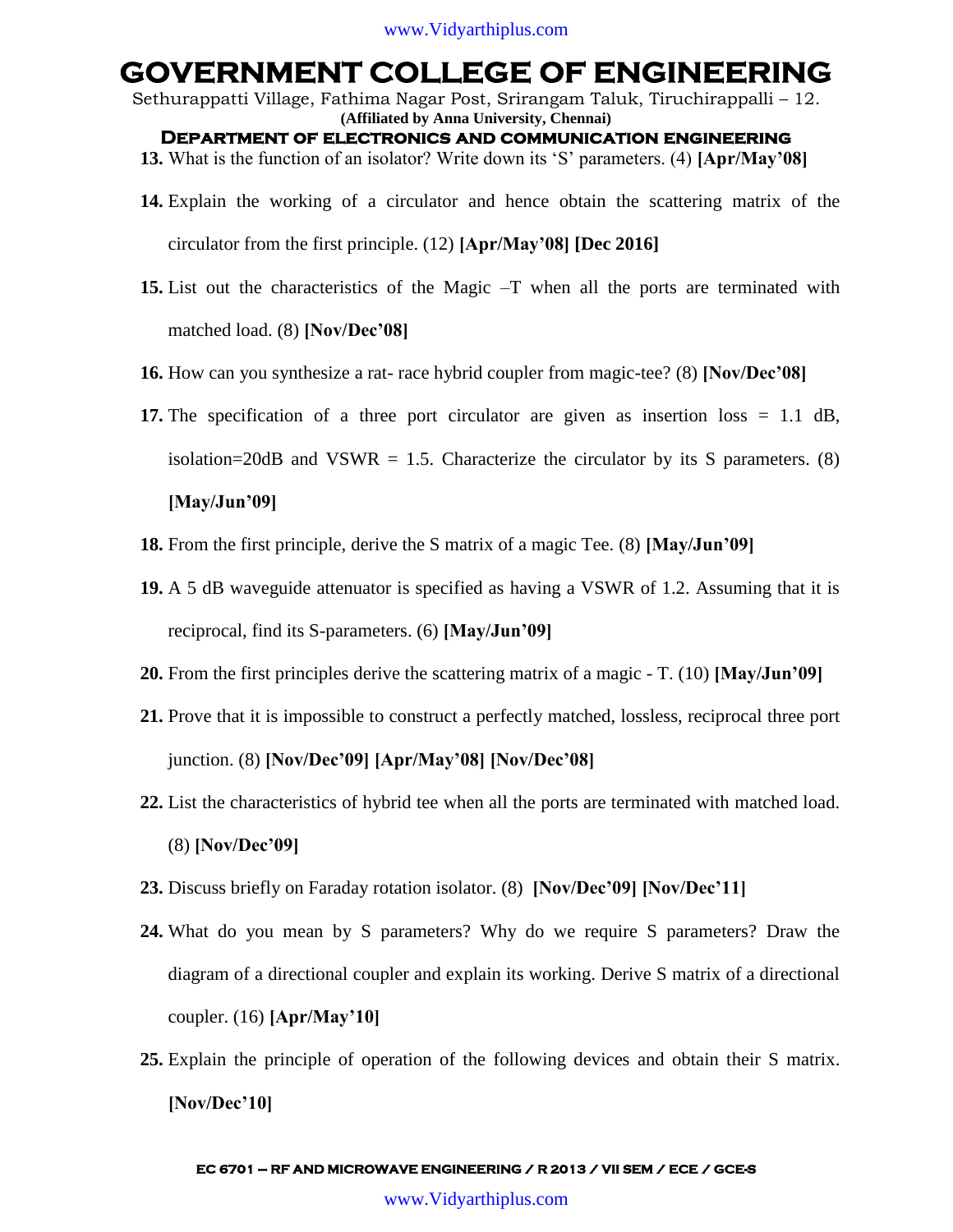Sethurappatti Village, Fathima Nagar Post, Srirangam Taluk, Tiruchirappalli – 12. **(Affiliated by Anna University, Chennai)**

#### **Department of electronics and communication engineering**

- $\checkmark$  Waveguide H Plane Tee (5)
- $\checkmark$  Waveguide E Plane Tee (5)
- $\checkmark$  Magic Tee (6)
- **26.** Discuss the constructional features and principle of operation of the following.

### **[Nov/Dec'10] [May/June'11]**

- $\checkmark$  Bends, corners and twists (6)
- $\checkmark$  Coupling loops. (6)
- $\checkmark$  Phase shifters. (4)
- **27.** Explain any two applications of magic tee with necessary diagrams. (8) **[May/June'11]**
- **28.** Derive the S matrix of a three port circulator. (8) **[May/Jun'11] [Nov/Dec'08]**
- **29.** Explain the principle of attenuators and phase shifters. (12) **[Nov/dec'11]**
- **30.** Find the attenuation in decibels for an ideal rotary vane attenuator for vane rotation of  $\theta$  = 0º and 60º. (4) **[Nov/Dec'11]**
- **31.** Explain the mechanism of Bethe hole directional coupler with neat diagram. (10) **[Nov/Dec'11]**
- **32.** Derive the s matrix of magic tee and also explain the working principle of magic tee with neat diagrams. (10) **[Nov/dec'11] [Nov/Dec'12]**
- **33.** Explain the two hole directional coupler with diagrams derive the scattering matrix for the same. (16) **[Nov/dec'11]**
- **34.** What is need for passive components and devices? Explain structure and function of waveguide choke flanges and coupling loops. (16) **[Nov/Dec'12]**
- **35.** Describe the following with neat sketch. **[Nov/Dec'13]**
	- $\checkmark$  Magic tee (8)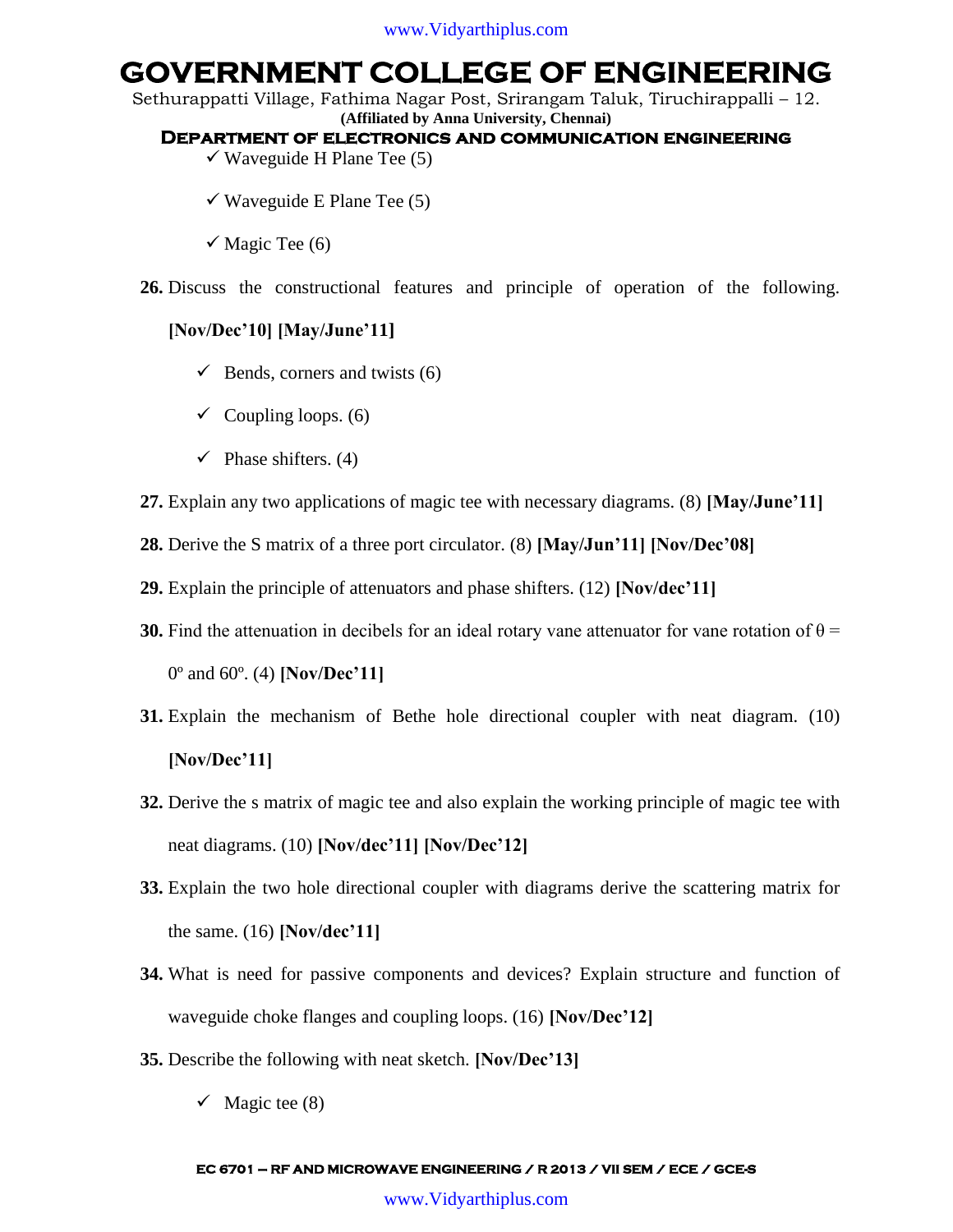Sethurappatti Village, Fathima Nagar Post, Srirangam Taluk, Tiruchirappalli – 12. **(Affiliated by Anna University, Chennai)**

#### **Department of electronics and communication engineering**

- $\checkmark$  Directional coupler (8)
- **36.** Explain the operation of following microwave devices. **[Nov/Dec'13]**
	- $\checkmark$  Circulator (8)
	- $\checkmark$  Isolator (8)
- **37.** Discuss the structure, working principle and application of the following microwave

#### devices. (16) **[May/Jun'13] [May/Jun'14]**

- $\checkmark$  Phase shifters
- $\checkmark$  Short circuit plunger
- $\checkmark$  Tuning screws.
- $\checkmark$  E Plane and H plane tees.

**38.** What is magic tee? A magic tee is terminated at collinear ports 1 and 2 and different port

4 by impedance of reflection coefficients  $\Gamma_1 = 0.5$ ,  $\Gamma_2 = 0.6$  and  $\Gamma_4 = 0.8$  respectively. if 1W power is fed at the sum port 3, calculate the power reflected at the port 3 and power transmitted to the other three ports. (16) **[May/Jun'13]**

**\*\*\*\*\*\*\*\*\*\*\*\*\*\*\*\***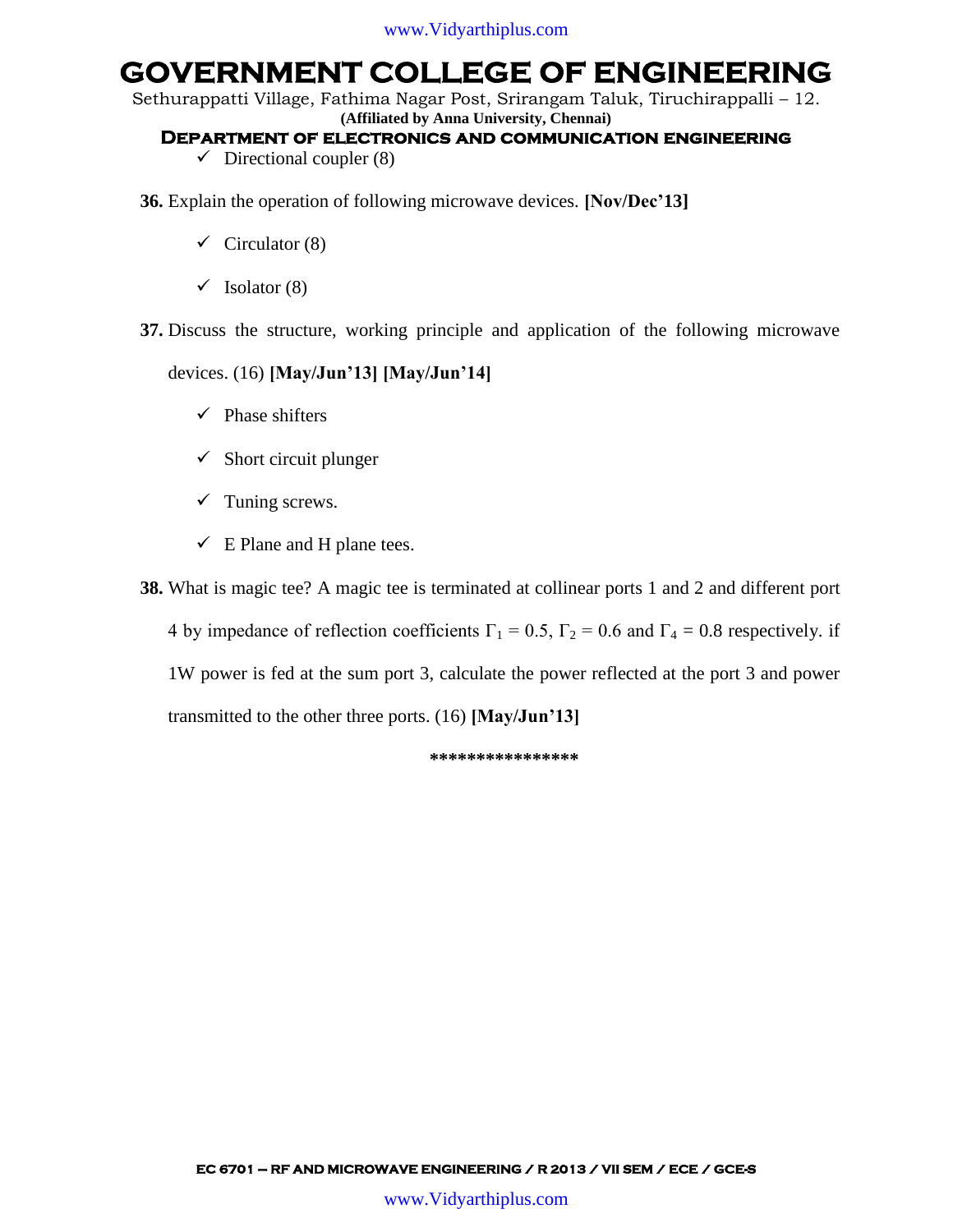Sethurappatti Village, Fathima Nagar Post, Srirangam Taluk, Tiruchirappalli – 12. **(Affiliated by Anna University, Chennai)**

### **Department of electronics and communication engineering**   $UNIT-4$

**1.** Give any two differences between microwave transistors and transferred electron devices.

### **[Apr/May'05]**

- **2.** Which two phase angles make the voltage and current in Avalanche transit time devices to be out of phase by 180˚? **[Nov/Dec'05]**
- **3.** What are the differences between Transferred Electron Devices and Avalanche Transittime Devices? (NOV/DEC 2006) **[Apr/May'08]**
- **4.** What are the advantages and disadvantages of parametric amplifiers? **[Nov/Dec'06]**
- **5.** List the advantages of Microwave IC"s. **[Apr/May'08] [Nov/Dec'08] [May/Jun'09]**
- **6.** Name the different types of lithography. **[Apr/May'08]**
- **7.** Define transferred electron effect. **[Nov/Dec'08]**
- **8.** What are major disadvantages of IMPATT diodes? **[Nov/Dec'08]**
- **9.** What do the acronyms IMPATT, TRAPATT and BARITT stand for? **[May/Jun'09]**
- **10.** List out the high frequency limitations of bipolar devices. **[Nov/Dec'09]**
- **11.** Give the major disadvantages of IMPATT diodes. **[Nov/Dec'09]**
- **12.** Distinguish between hybrid and monolithic MICs. **[Nov/Dec'09]**
- **13.** Mention any two applications of parametric amplifier. **[Apr/May'10]**
- **14.** What do you understand by Monolithic Microwave Integrated Circuits? **[Apr/May'10]**
- **15.** Compare GUNN diode with IMPATT diode. **[Nov/Dec'10] [May/Jun'13]**
- **16.** What are the different modes of operation of GUNN diode? **[May/June'11] [Nov/Dec'11]**
- **17.** List out the limitations of parametric amplifiers. **[May/June'11]**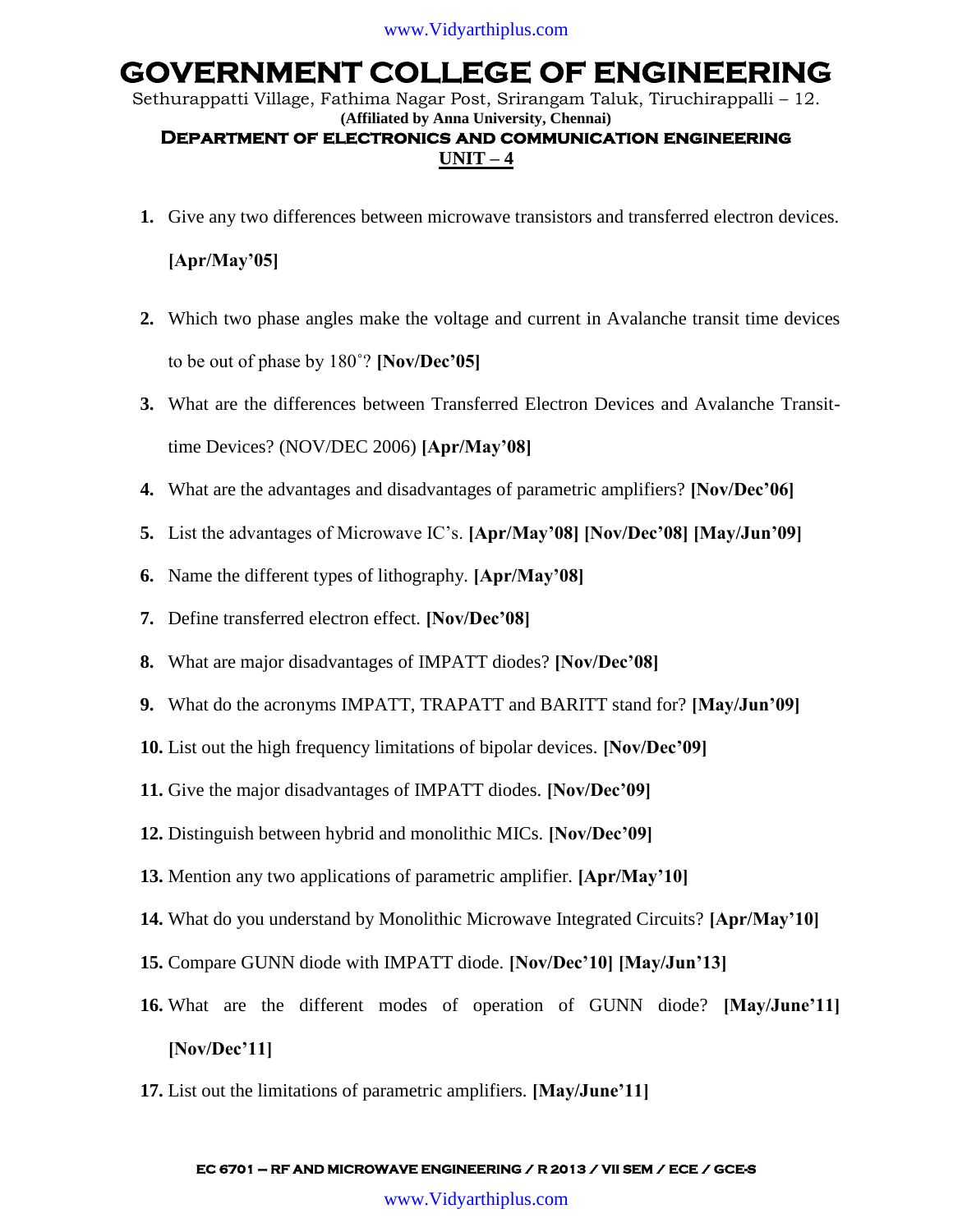Sethurappatti Village, Fathima Nagar Post, Srirangam Taluk, Tiruchirappalli – 12. **(Affiliated by Anna University, Chennai)**

**Department of electronics and communication engineering** 

**18.** What is necessary condition for an IMPATT diode to produce oscillations? **[Nov/Dec'11]**

- **19.** Define Gunn Effect. **[Nov/Dec'11] [May/Jun'09] [Nov/Dec'07] [Apr/May'08]**
- **20.** What are the properties of parametric up converter? **[Nov/Dec'11]**
- **21.** Draw the Gunn diode characteristics. **[Nov/Dec'12]**
- **22.** What are the uses of parametric amplifier? **[Nov/Dec'12]**
- **23.** What is a step recovery diode? **[Nov/Dec'13]**
- **24.** Mention the ideal characteristics of dielectric material in MMIC. **[Nov/Dec'13]**
- **25.** Draw the V I characteristics of varactor diode. **[May/Jun'13]**
- **26.** State the differences between a low frequency transistor and a microwave transistor.

**[May/Jun'14]**

**\*\*\*\*\*\*\*\*\*\*\*\*\*\*\***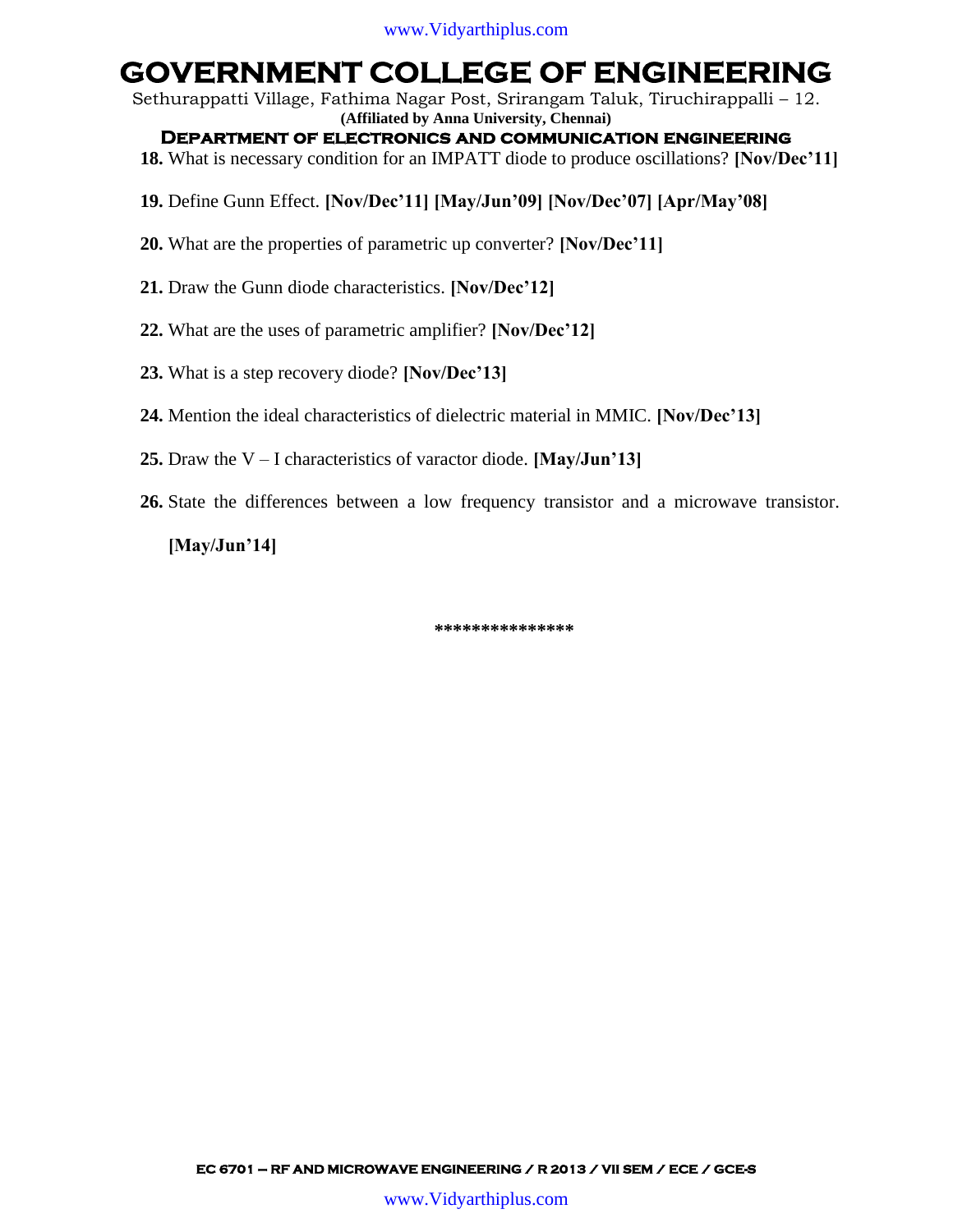Sethurappatti Village, Fathima Nagar Post, Srirangam Taluk, Tiruchirappalli – 12. **(Affiliated by Anna University, Chennai) Department of electronics and communication engineering UNIT – 4 16 MARKS**

- **1.** Hence or otherwise show how negative resistance characteristics is obtained in a Gunn diode. (8) **[Apr/May'05]**
- **2.** Write in detail the principle mechanism of operation and the application of IMPATT diode. (16) **[Nov/Dec'05]**
- **3.** Explain using multivalley energy diagram, the I-V characteristics of Gunn diodes. Draw and explain electrical equivalent circuit. Explain LSA mode of operation. (8) **[Nov/Dec'06]**
- **4.** A GaAs Gunn diode oscillator operates at 10 GHz with drift velocity of electrons 10<sup>5</sup> m/s. Determine the effective length of the active region. What is the required dc voltage for oscillation? Critical field is 3 µv/cm. (8) **[Nov/Dec'06]**
- **5.** Explain the I-V characteristics of Tunnel diode and its electrical equivalent circuit. Obtain an expression of resonant frequency. With the help of a diagram explain operation and obtain power gain expression for a reflection amplifier. What are the advantages of tunnel diode?(16) **[Nov/Dec'06]**
- **6.** What is Gunn diode? Explain the working of Gunn diode as an oscillator. (8) **[Nov/dec'07] [Nov/Dec'08] [May/Jun'13]**
- **7.** Compare the performance of IMPATT and TRAPATT with suitable output waveforms. (12) **[Nov/Dec'07]**
- **8.** What are the high frequency limitations of bipolar devices? Draw the equivalent circuit of bipolar transistor. Mention the various biasing circuits available. (16) **[Apr/May'08] [Nov/Dec'09] [Nov/Dec'11]**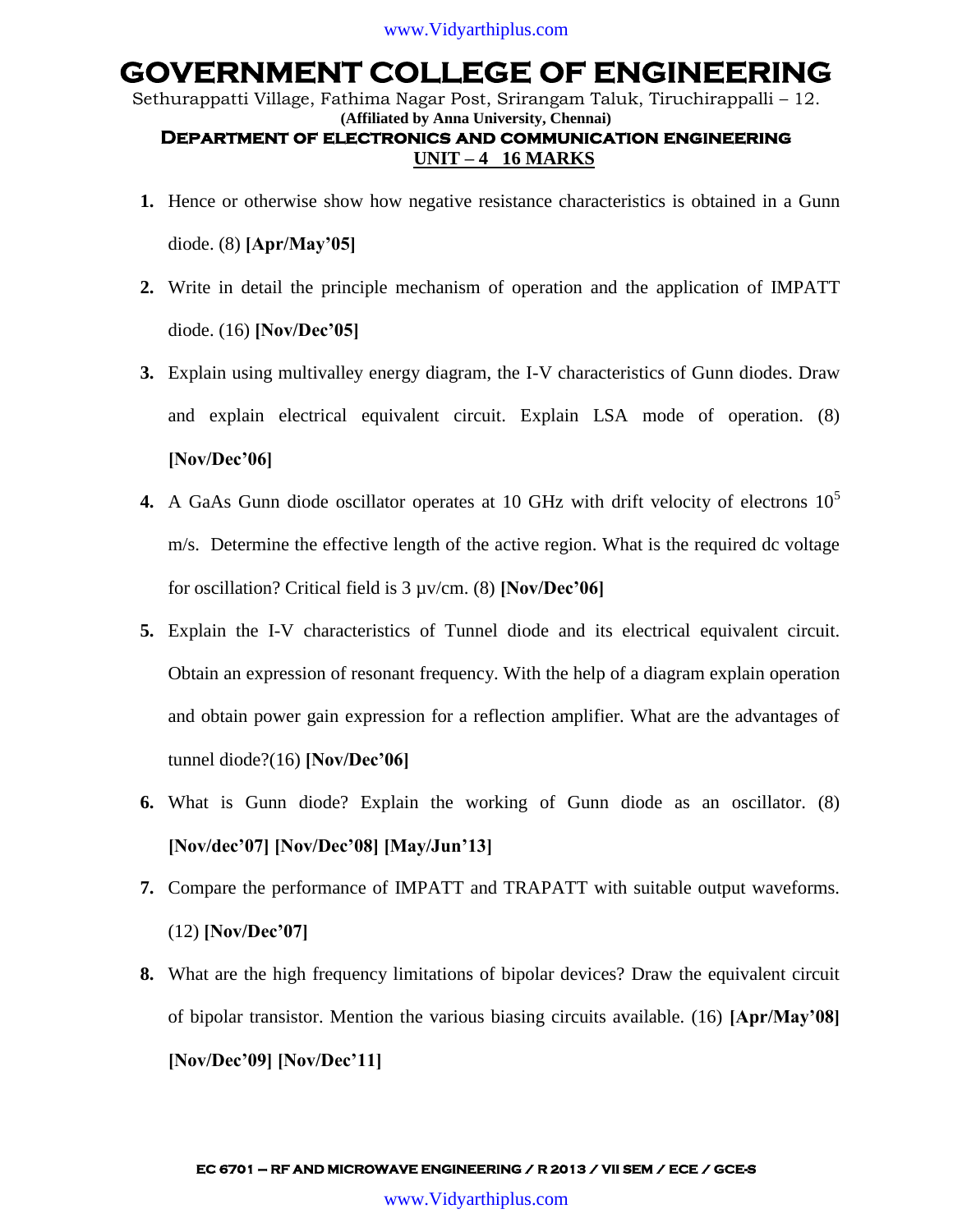Sethurappatti Village, Fathima Nagar Post, Srirangam Taluk, Tiruchirappalli – 12. **(Affiliated by Anna University, Chennai)**

- **Department of electronics and communication engineering**
- **9.** Explain in detail with suitable diagrams the fabrication techniques of a monolithic

microwave integrated circuit. (16/8) **[Apr/May'08] [Nov/Dec'09] [Nov/Dec'08]** 

#### **[Apr/May'10]**

- **10.** List the basic characteristics required for an ideal substrate material. (4) **[Apr/May'08]**
- **11.** Describe the principle of operation, the cases of input resistance at signal frequency and the circuit performance of parametric amplifier. (8) **[Nov/Dec'08] [Nov/Dec'10]**
- **12.** Explain the construction and DC operating principle of IMPATT diode. (8) **[Nov/Dec'08]**
- **13.** A Microstrip line is composed of zero thickness copper conductors on a substrate having relative dielectric constant of 8.4 ( $\varepsilon_r$ ), dielectric loss tangent of 0.0005 and thickness of 2.4 mm. If the line width is 1 mm operated at 10 GHz, calculate the characteristic impedance and the attenuation due to conductor loss. (8/16) **[Nov/Dec'08] [May/Jun'09]**
- **14.** Explain how the negative resistance characteristics is obtained in (16) **[May/Jun'09]**
	- $\checkmark$  Gunn Diode
	- $\times$  IMPATT.
- **15.** What are the important parameters of a Microwave transistor? (4) **[May/Jun'09]**
- **16.** Draw the microwave equivalent circuit of a bipolar transistor (8) **[May/Jun'09]**
- **17.** Describe the operation of tunnel diode. (8) **[May/Jun'09] [Nov/Dec'12] [May/Jun'13]**
- **18.** Describe the modes of operation of Gunn diode. (8) **[May/Jun'09] [Nov/Dec'09] [Nov/Dec'11]**
- **19.** Discuss the difference between TED and ATTD. (8) **[May/Jun'09]**
- **20.** Distinguish between IMPATT, TRAPATT, BARITT diodes. (8) **[Nov/Dec'09]**
- **21.** List the advantages and limitations of parametric amplifiers and the advantages of parametric up converter. (8) **[Nov/Dec'09] [May/Jun'13]**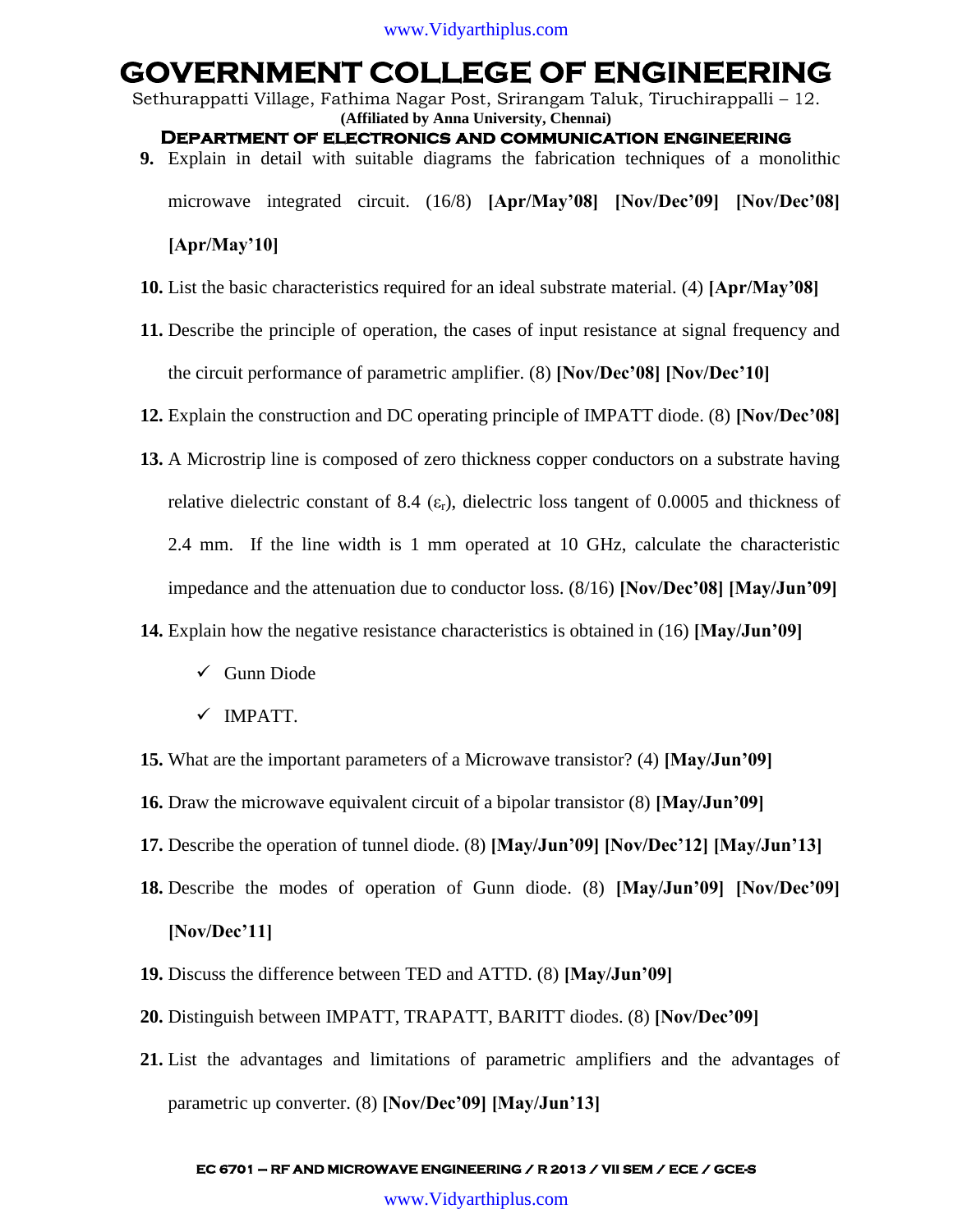Sethurappatti Village, Fathima Nagar Post, Srirangam Taluk, Tiruchirappalli – 12. **(Affiliated by Anna University, Chennai)**

**Department of electronics and communication engineering** 

- **22.** Describe the four steps of materials used in MMIC fabrication. (8) **[Nov/Dec'09]**
- **23.** Explain the construction characteristics and applications of tunnel diode. (16/8)

#### **[Nov/Dec'10] [May/Jun'11]**

**24.** Write in detail the principle mechanism of operation and the application of varactor

diode.(8) **[Nov/Dec'10] [May/Jun'11] [Dec 2016]**

- **25.** Derive the power relations of a parametric amplifier. (8) **[Nov/Dec'11]**
- **26.** How is varactor diode used as an oscillator? (8) **[Nov/Dec'11] [Nov/Dec'12]**
- **27.** Explain the principle of operation of tunnel diode and TRAPATT diode. (16)

#### **[Nov/Dec'13]**

- **28.** Describe the Gunn Effect with aid of two valley model theory. (8) **[Nov/Dec'13]**
- **29.** Draw the physical structure and doping profile of IMPATT diode and explain in detail.
	- (8) **[Nov/Dec'13]**
- **30.** Discuss the mounting of IMPATT device in: (16) **[May/Jun'14]**
	- $\checkmark$  Co-axial and
	- $\checkmark$  Wave guide configuration
- **31.** What do you understand by TED? Explain. (6) **[May/Jun'14]**
- **32.** Calculate the frequency of oscillations for a stable domain mode for a 5µm long GaAs Gunn device. What is the minimum electron concentration? (10) **[May/Jun'14]**

**\*\*\*\*\*\*\*\*\*\*\***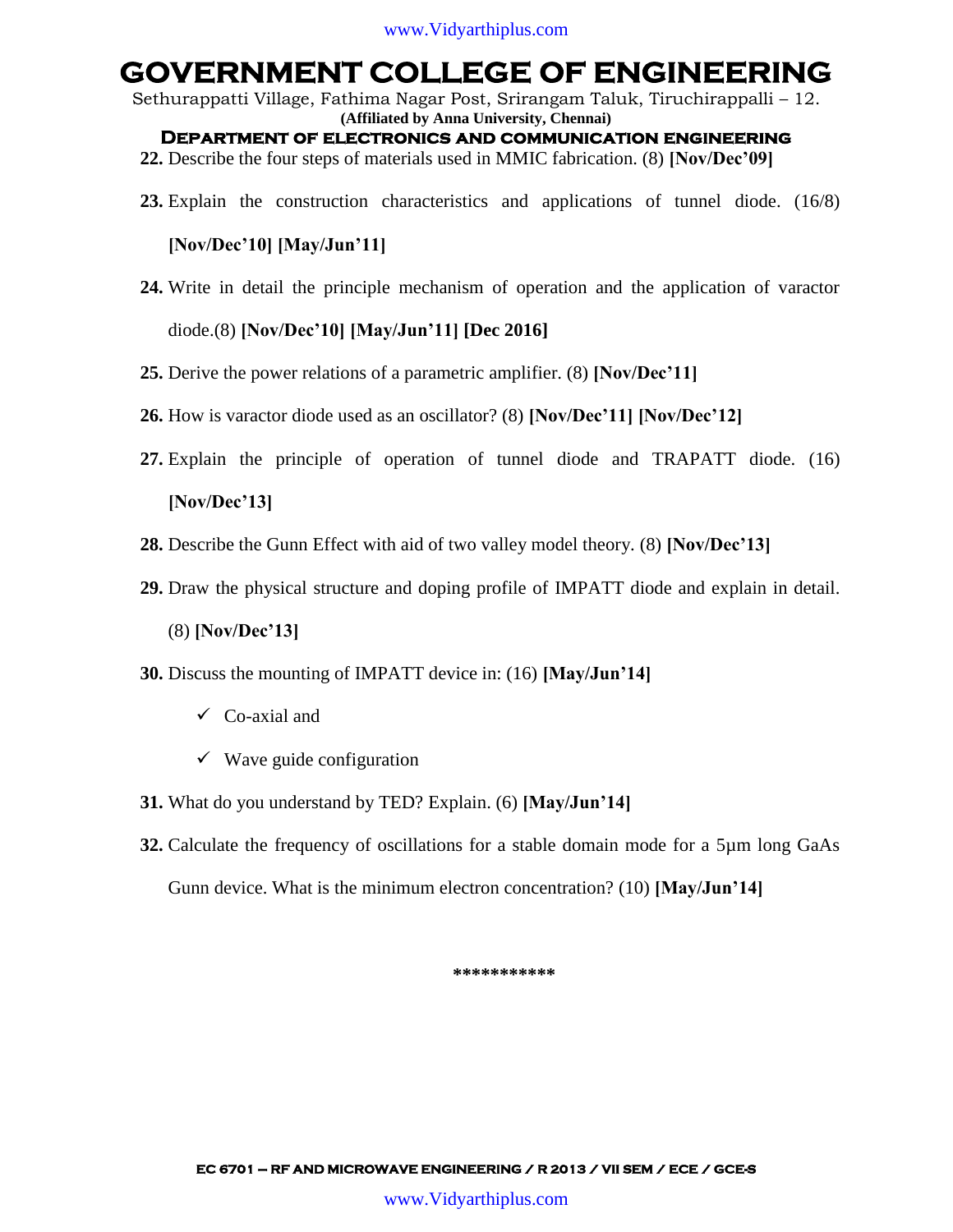Sethurappatti Village, Fathima Nagar Post, Srirangam Taluk, Tiruchirappalli – 12. **(Affiliated by Anna University, Chennai)**

#### **Department of electronics and communication engineering**   $UNIT - 5$

- **1.** Draw the equivalent of a cavity type magnetron. **[Apr/May'05]**
- **2.** Compare a Barretter with a thermistor. **[Apr/May'05] [May/Jun'09]**
- **3.** What are the minimum and maximum values of VSWR? Give the corresponding values of Reflection coefficients. **[Apr/May'05]**
- **4.** Draw the electronic admittance spiral of REFLEX KLYSTRON. **[Nov/Dec'05] [Nov/Dec'07]**
- **5.** What are LOW VSWR and HIGH VSWR and name the method followed to measure HIGH VSWR? **[Nov/Dec'05]**
- **6.** Why is the SLOT located at the centre of the SLOTTED SECTION? **[Nov/Dec'05]**
- **7.** Explain why optimum RF power output from reflex klystron is more at higher magnitude of repeller voltage and lower mode. **[Nov/Dec'06]**
- **8.** Explain why TWTA has a broader bandwidth than two cavity klystron amplifier. **[Nov/Dec'06]**
- **9.** Why reflex klystron is square wave 1 kHz pulse amplitude modulated while microwave measurements are done using VSWR meter? **[Nov/Dec'07]**
- **10.** What are the sources of error in return loss measurement using a w/g reflectometer and reflex klystron source? **[Nov/Dec'06]**
- **11.** Differentiate velocity modulation and density modulation. **[Nov/Dec'07]**
- **12.** Differentiate between Loaded and Unloaded "Q" at microwave frequencies.**[Nov/Dec'07]**
- **13.** What is the other name for O-type tubes? **[Nov/Dec'07]**
- **14.** Mention the basic materials required for microwave integrated circuit. **[Nov/Dec'07]**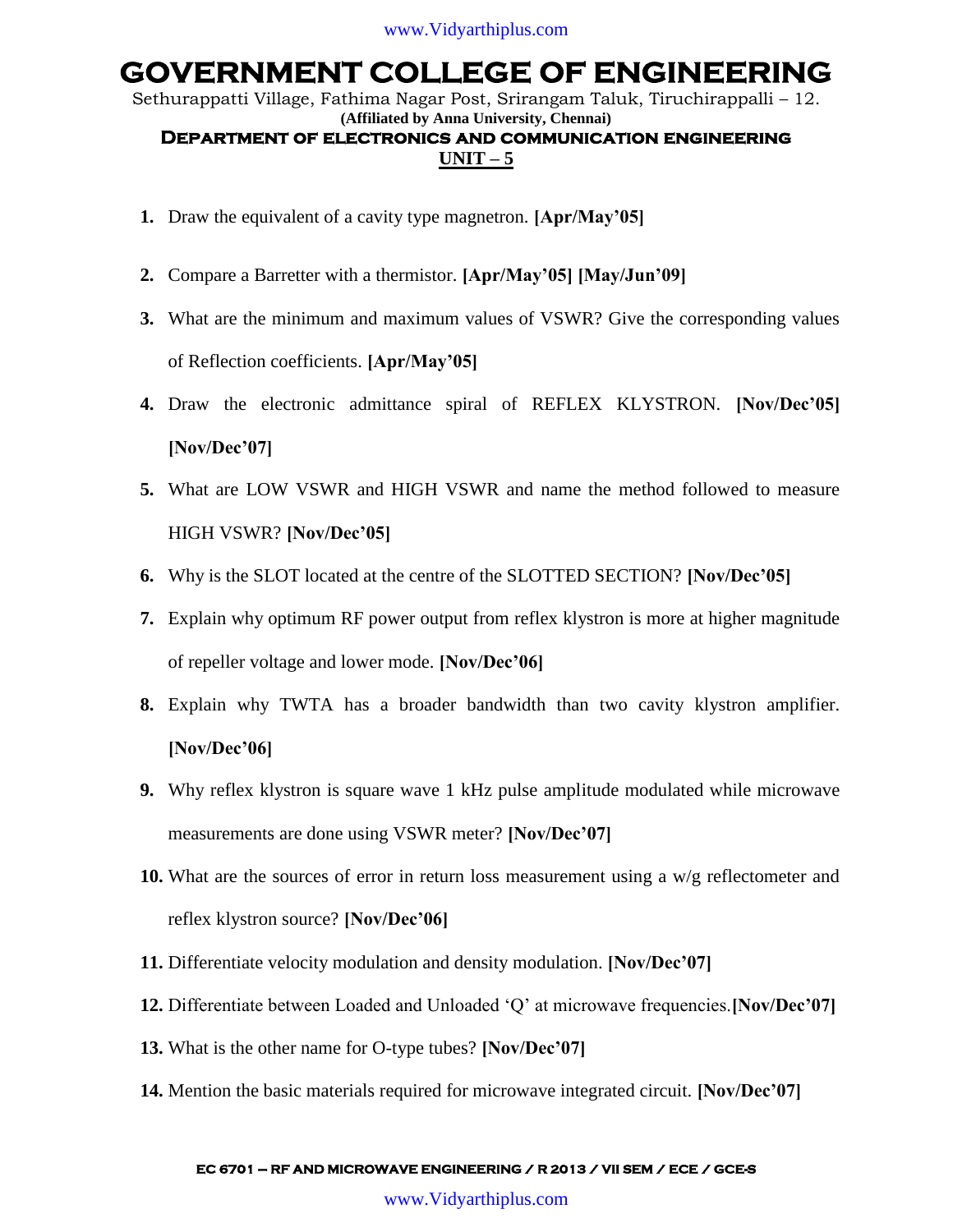Sethurappatti Village, Fathima Nagar Post, Srirangam Taluk, Tiruchirappalli – 12. **(Affiliated by Anna University, Chennai)**

#### **Department of electronics and communication engineering**

- **15.** Mention two methods to measure impedance. **[Nov/Dec'07]**
- **16.** Define return loss and write its expression. **[Nov/Dec'07]**
- **17.** For what purpose the slotted wave guides are used? **[Apr/May'08]**
- **18.** Give the applications of magnetron. **[Apr/May'08]**
- **19.** What is the use of slotted line with tunable probe detector? **[Apr/May'08]**
- **20.** What are M- type tubes? **[Apr/May'08]**
- **21.** What is the principle by which high power measurements could be done by calorimetric method? **[Apr/May'08]**
- **22.** Define beam loading. **[Nov/Dec'08]**
- **23.** What is meant by Hull cut-off voltage? **[Nov/Dec'08]**
- **24.** What is the accuracy of phase measurement depending on while measuring the phase using reflectometer method? **[Nov/Dec'08]**
- **25.** List out two differences between TWT and Multi cavity Klystron. **[May/Jun'09]**
- **26.** Draw any four slow wave structures. **[May/Jun'09]**
- **27.** What is "HIGH VSWR"? **[May/Jun'09]**
- **28.** Why the conventional tubes like triode, tetrode cannot generate microwave power? **[May/Jun'09]**
- **29.** Mention two methods to measure microwave power. **[May/Jun'09]**
- **30.** Distinguish between O type tubes and M type devices. **[Nov/Dec'09]**
- **31.** Write the assumptions to calculate the RF power using reflex klystron oscillator. **[Nov/Dec'09]**
- **32.** What does VSWR determine? **[Nov/Dec'09]**
- **33.** List any two sensors used to measure the power. **[Nov/Dec'09]**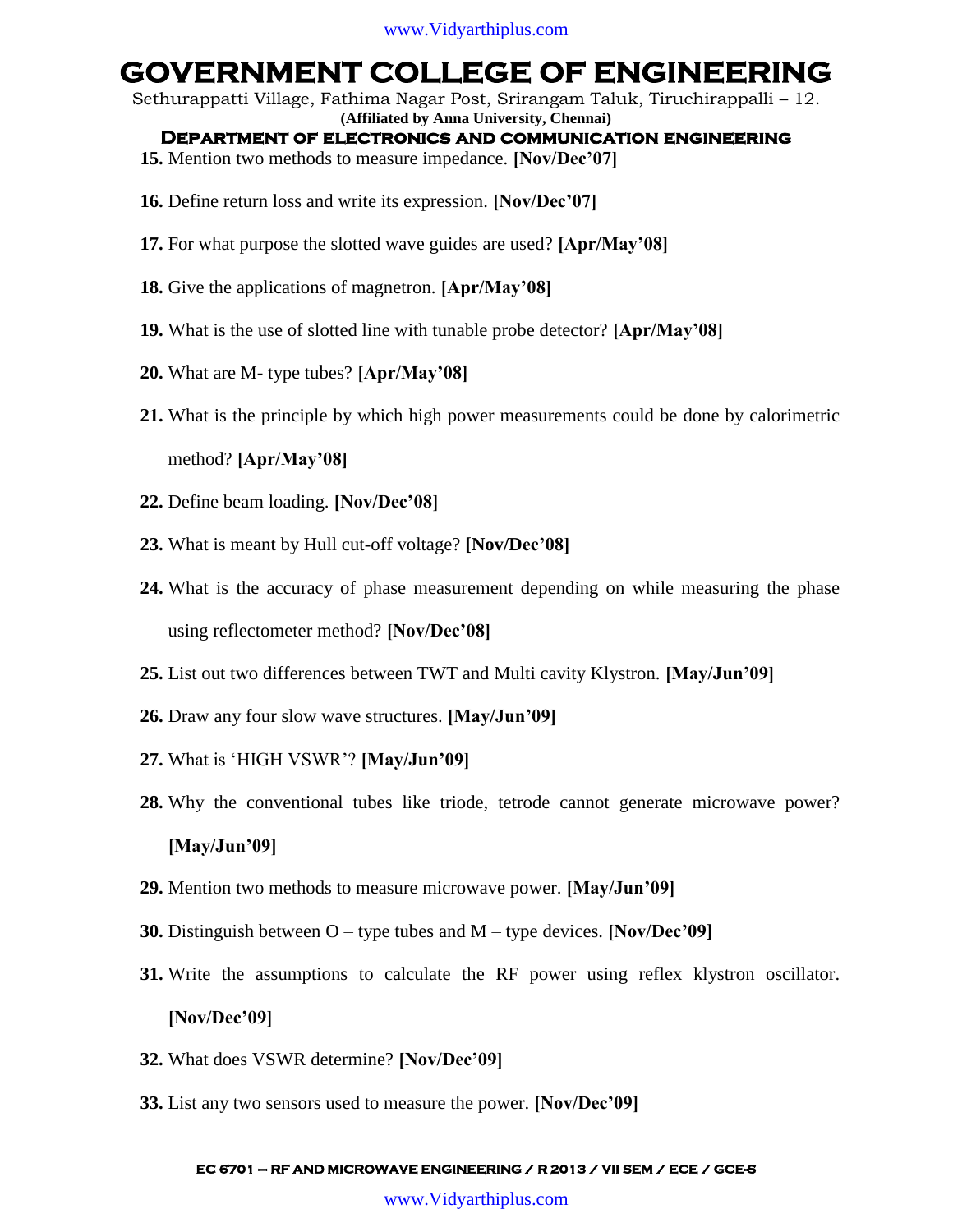Sethurappatti Village, Fathima Nagar Post, Srirangam Taluk, Tiruchirappalli – 12. **(Affiliated by Anna University, Chennai)**

**Department of electronics and communication engineering 34.** Define transit time. **[Apr/May'10] [May/Jun'14]**

**35.** List any two advantages of TWT amplifier over other microwave amplifiers.

#### **[Apr/May'10]**

- **36.** Define insertion loss. **[Apr/May'10]**
- **37.** Why do we require measuring VSWR in a microwave circuits? **[Apr/May'10]**
- **38.** Compare TWTA and klystron amplifier. **[Nov/Dec'10] [Nov/Dec'11] [Nov/Dec'12] [Nov/Dec'13] [Apr/May'05]**
- **39.** List the applications of reflex klystron oscillator. **[Nov/Dec'10]**
- **40.** What is the use of slotted line with tunable probe detector? **[Nov/Dec'10]**
- **41.** What are the main errors in the insertion loss and attenuation measurements? **[Nov/Dec'10]**
- **42.** Give the expression of RF output power in two cavity klystron amplifier. **[May/June'11]**
- **43.** A helix travelling wave tube operates at 4 GHz under a beam voltage 10kV and a beam current 500mA. If the helix impedance is  $25\Omega$  and the interaction length is 20cm. find the output power gain in dB. **[May/June'11]**
- **44.** What are possible errors in VSWR measurements? **[May/June'11]**
- **45.** What are slow wave structures? Draw any one type of it. **[Nov/dec'11]**
- **46.** Write down the basic difference between baretters and thermistors. **[Nov/Dec'11]**
- **47.** For what measurements, slotted line carriage is used? What should be the minimum length of the slot in it? **[Nov/Dec'11]**
- **48.** What is the purpose of slow wave structures used in TWTA? **[Nov/dec'11]**
- **49.** Draw the Applegate diagram for reflex klystron. **[Nov/dec'11]**
- **50.** List the various types of power measurements. **[Nov/dec'11]**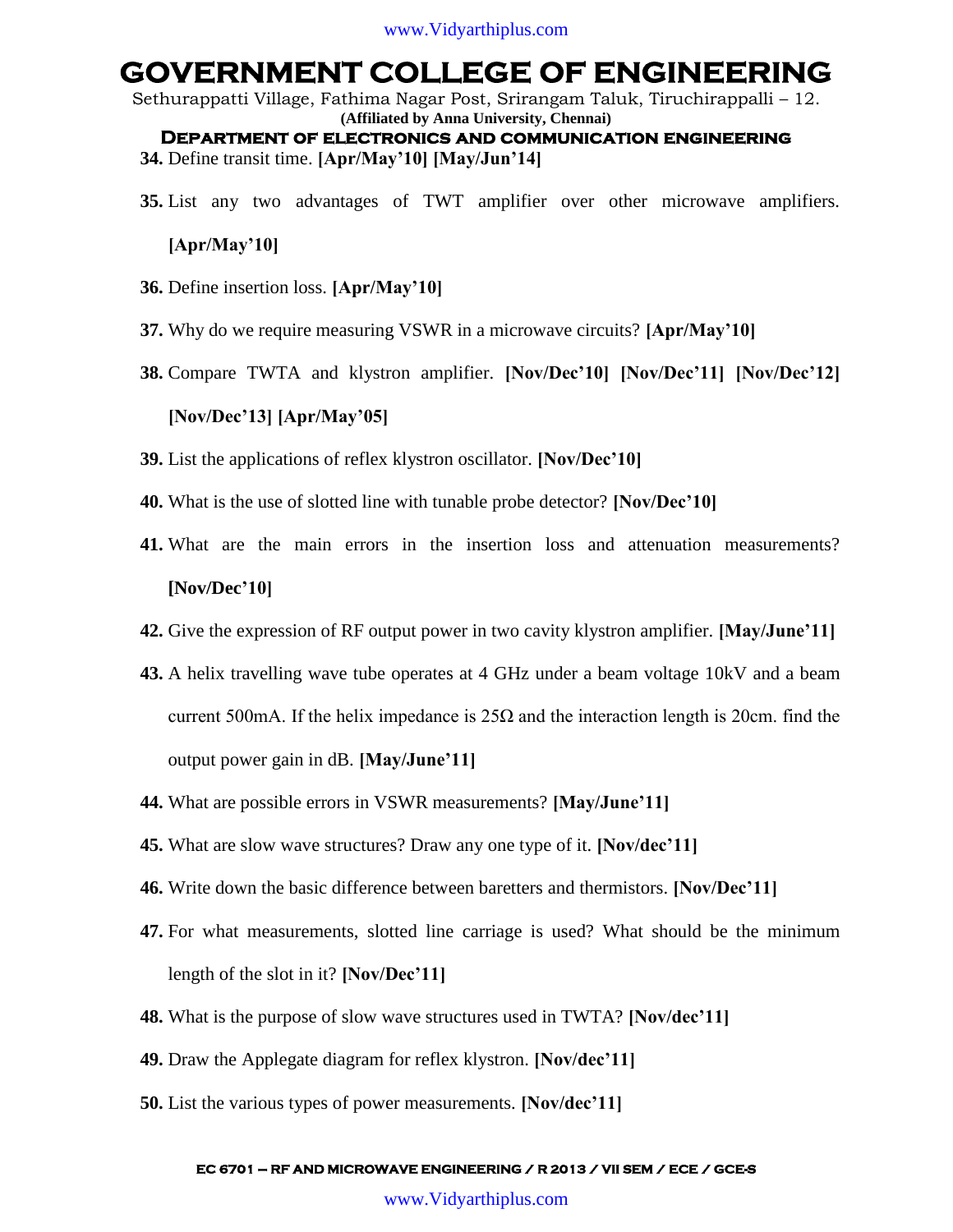Sethurappatti Village, Fathima Nagar Post, Srirangam Taluk, Tiruchirappalli – 12. **(Affiliated by Anna University, Chennai)**

**Department of electronics and communication engineering** 

- **51.** What is frequency "dip" in frequency meter? **[Nov/dec'11]**
- **52.** List the scales on a VSWR meter. **[Nov/Dec'12]**
- **53.** Enumerate the significance of tunable detector. **[Nov/Dec'12]**
- **54.** A pulsed cylindrical magnetron is operated with the following parameters. Anode voltage

25kV, beam current 25A, magnetic flux density  $0.34 \text{ Wb/m}^2$ , radius of anode cylinder

10cm, radius of cathode cylinder 5cm, calculate angular frequency. **[Nov/Dec'12]**

- **55.** Define SWR. **[Nov/Dec'13]**
- **56.** List the applications of TWTA. **[May/Jun'13]**
- **57.** A reflex klystron is operated at 9GHz with a DC beam voltage of 600V for 1¾ mode, repeller space length of 1mm and dc beam current of 10mA. Beam coupling coefficient to be 1. Calculate the repeller voltage. **[May/Jun'13]**
- **58.** Calculate the VSWR in dB in a waveguide when the load is a 3dB attenuator by a short circuit. **[May/Jun'13]**
- **59.** Define velocity modulation. **[May/Jun'14] [Apr/May'08]**
- **60.** Define Q factor of a cavity. **[May/Jun'14]**
- **61.** A reflex klystron is operating at 10GHz with 600V beam voltage. If the repeller voltage is 250V, determine the optimum repelles space for 1¾ mode. **[May/Jun'14]**
- **62.** What is Magnetron? **[Dec 2016]**
- **63.** What are Tetrodes and Pentodes? **[Dec 2016]**

**\*\*\*\*\*\*\*\*\*\*\*\*\*\*\***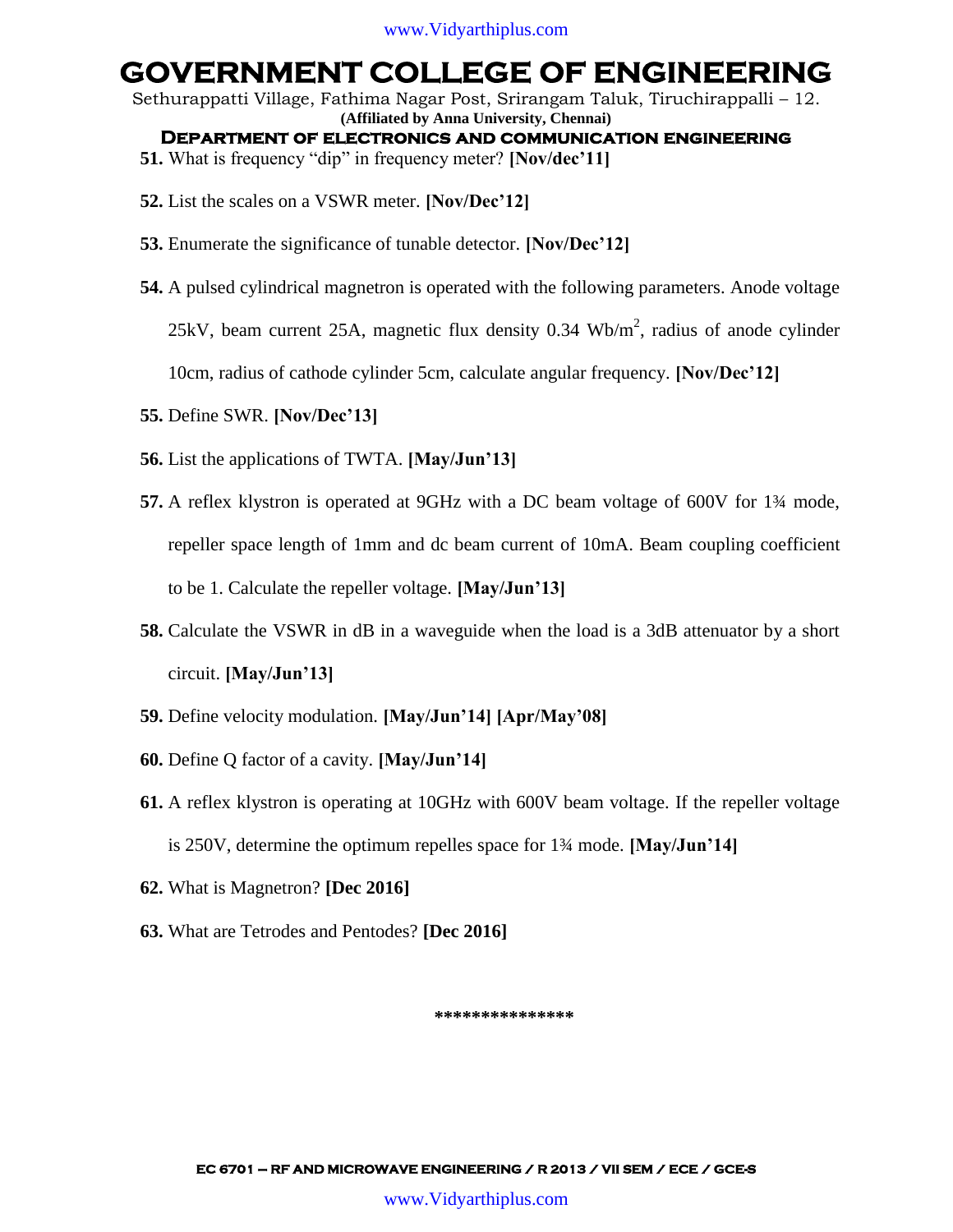Sethurappatti Village, Fathima Nagar Post, Srirangam Taluk, Tiruchirappalli – 12. **(Affiliated by Anna University, Chennai)**

### **Department of electronics and communication engineering UNIT – 5 16 MARKS**

- **1.** Draw the schematic diagram of a two cavity klystron amplifier. (4) **[Apr/May'05]**
- **2.** From the first principle, derive the expression for the power output and efficiency of the two cavity klystron amplifier. (12) **[Apr/May'05] [Nov/Dec'11] [May/Jun'13]**
- **3.** Draw four types of SLOW WAVE structures used in TWT. (8) **[Apr/May'05]**
- **4.** For a travelling wave tube,  $I_0 = 300 \text{mA}$ ,  $V_0 = 5 \text{kV}$  and the impedance of the helix is 30 ohms. Find the length (l) of the helix that will give a gain of 60 dB at 9 GHz. (8)

#### **[Apr/May'05]**

- **5.** What are the three quantities to be measured to determine the impedance of a load at microwave frequencies? (6) **[Apr/May'05] [Nov/Dec'11]**
- **6.** Draw the experimental set up to find the High VSWR and mention the procedure. (10) **[Apr/May'05] [Nov/Dec'11] [Dec 2016]**
- **7.** Derive expression for the gain of a TWT. (8) **[Nov/Dec'05] [May/Jun'09] [Nov/Dec'09] [May/Jun'11]**
- **8.** Derive "HULL CUT OFF" condition and "HARTREE" condition of a cavity type magnetron. (8) **[Nov/Dec'05] [May/Jun'09] [Nov/Dec'09] [Nov/Dec'11]**
- **9.** A reflex klystron is operated at 5 GHz with dc beam voltage 1000 V, beam current 20 mA, repeller space L cm for 1  $\frac{3}{4}$  mode, cavity gap 2 mm, repeller voltage – 500 v. Calculate optimum repeller space, power output, efficiency and the bandwidth over  $\Delta V_R = 1 V(8)$  **[Nov/Dec'06]**
- **10.** A cylindrical magnetron is operated at 5 GHz with cathode radius 3 cm, anode radius 5 cm, 16 resonant cavities, mode cavities, anode voltage 20kV, dc magnetic flux density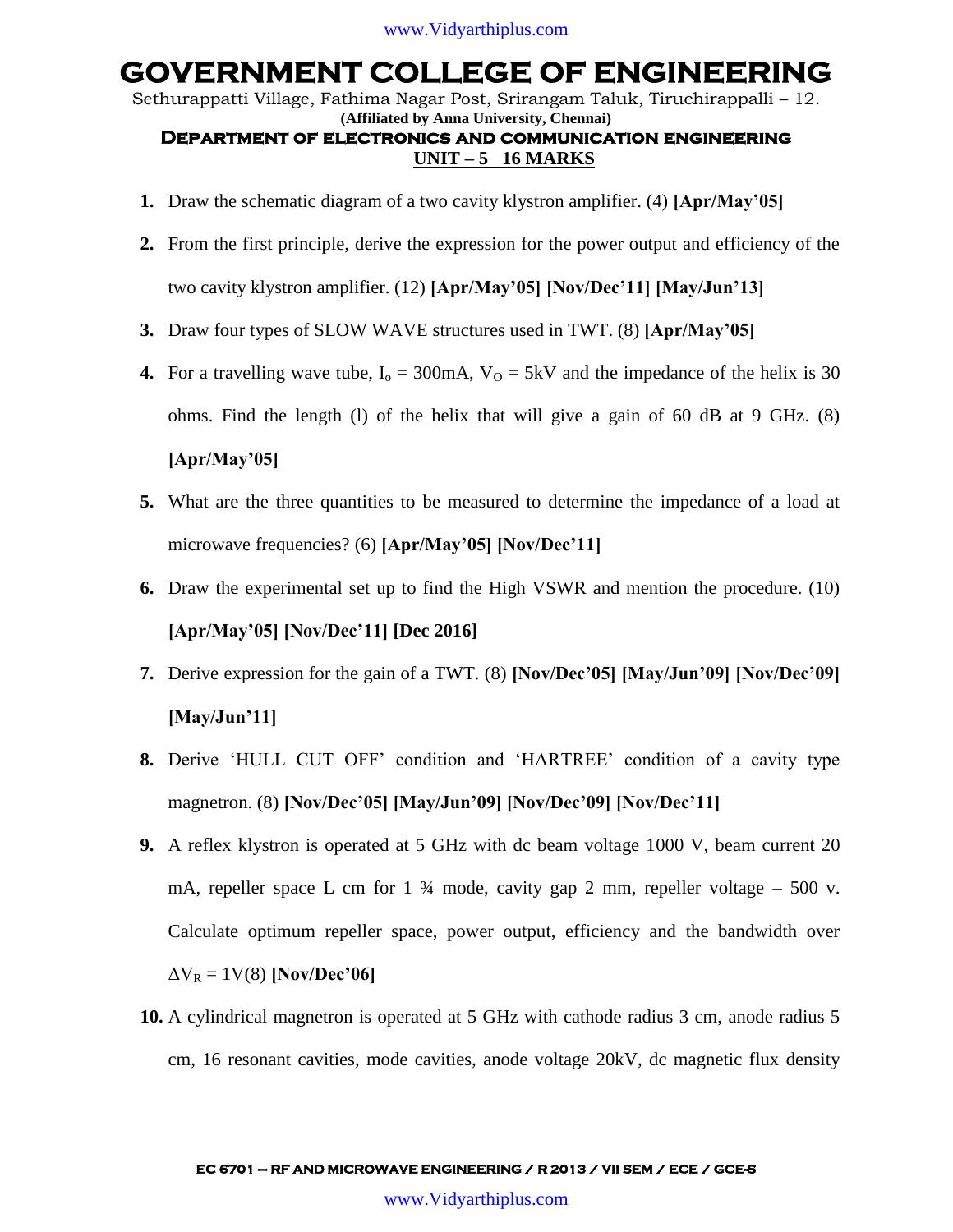Sethurappatti Village, Fathima Nagar Post, Srirangam Taluk, Tiruchirappalli – 12. **(Affiliated by Anna University, Chennai) Department of electronics and communication engineering** 

0.05 T. Calculate cut-off voltage, cut-off magnetic flux density, and Hartee voltage. (8)

#### **[Nov/Dec'06]**

- **11.** Describe the operation of tunable probe detector used in slotted line with the help of a neat diagram. What are the possible sources of error in low VSWR measurements using slotted line? (8) **[Nov/Dec'06]**
- **12.** Draw a neat sketch showing the constructional features of cavity Magnetron and explain why the magnetron is referred to as crossed field device. (8) **[Nov/Dec'07]**

#### **[Apr/May'08]**

- **13.** Derive an expression for cut off magnetic field for a cylindrical magnetron. (8) **[Nov/Dec'07] [Nov/Dec'09] [Nov/Dec'10] [Nov/Dec'11]**
- **14.** With a neat sketch describe the working of a Reflex Klystron. In what ways bunching in this tube differs from bunching in Multicavity tubes? Draw an Applegate diagram to illustrate bunching Draw graphs of output power when used as an oscillator and frequency deviation as a function of repeller voltage and explain the graphs. (16)

#### **[Nov/Dec'07] [Nov/Dec'10] [May/Jun'11] [Nov/Dec'11]**

- **15.** Explain the following:
	- $\checkmark$  Measurement of frequency by down conversion method.
	- $\checkmark$  High power measurements by Calorimetric method. (8) [Nov/Dec<sup>2</sup>07] **[Nov/Dec'10]**
- **16.** Draw a set up to measure the insertion loss and attenuation. Enumerate the steps involved in this set up. (16) **[Apr/May'08] [Nov/Dec'11]**
- **17.** Explain the measurement of load Impedance by slotted line method. (8) **[Apr/May'08] [Nov/Dec'13] [Nov/Dec'09] [Dec 2016]**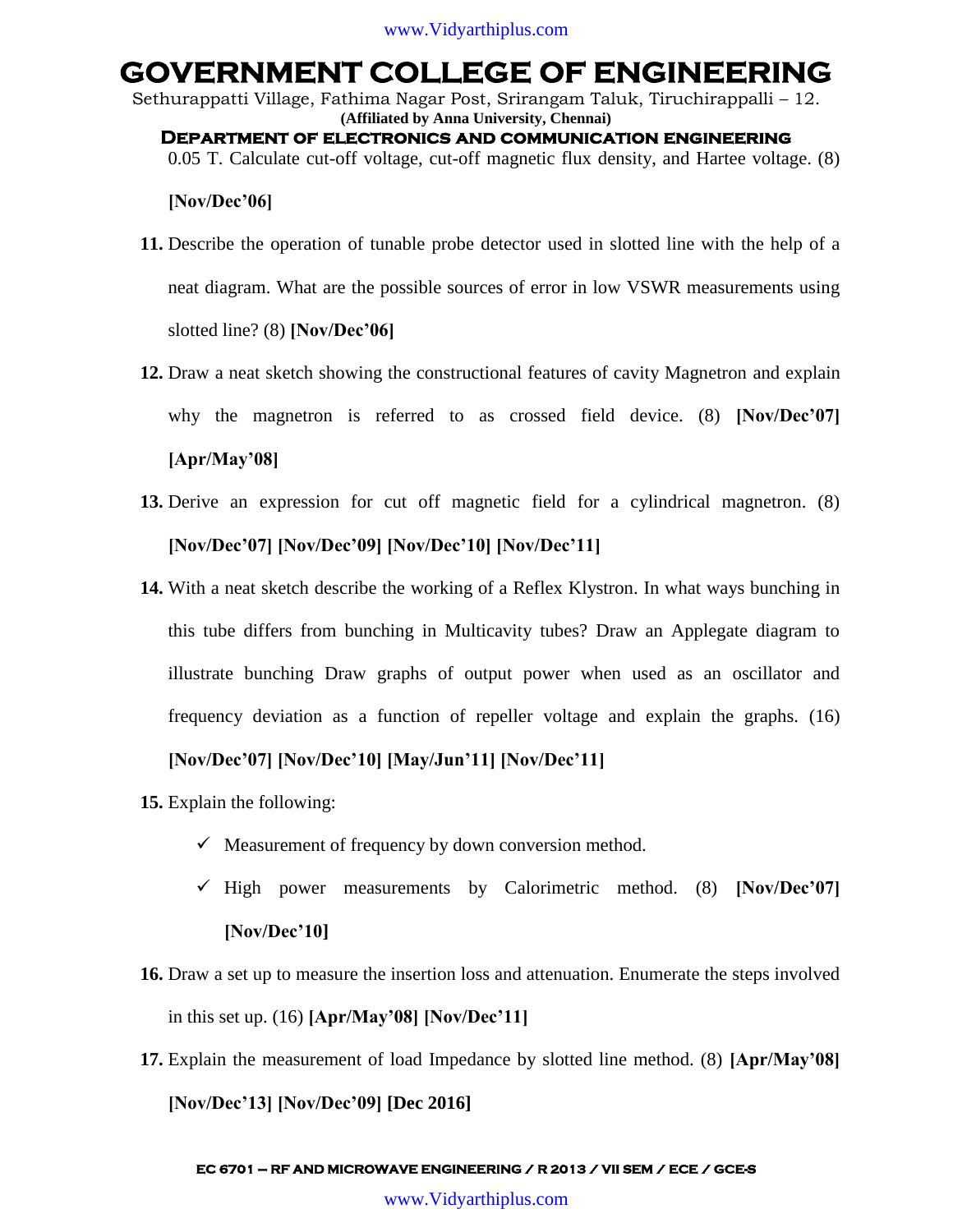Sethurappatti Village, Fathima Nagar Post, Srirangam Taluk, Tiruchirappalli – 12. **(Affiliated by Anna University, Chennai) Department of electronics and communication engineering** 

**18.** Explain the measurement of cavity "Q" by slotted line method. (8) **[Apr/May'08]**

- **19.** A reflex klystron is operated at 8 GHz with dc beam voltage of 600v for 1.75 modes, repeller space length of 1 mm, and dc beam current of 9 mA. The beam coupling coefficient is assumed to be 1. Calculate the repeller voltage, electronic efficiency and output power. (8) **[Nov/Dec'08]**
- **20.** With the Applegate diagram, describe the mechanism of operation of two cavity klystron amplifier. Write the assumptions on which the analysis for RF amplification by this amplifier is based. (8) **[Nov/Dec'08]**
- **21.** How can you analyze a TWTA circuit that uses a helix slow-wave resonant microwave guiding structure? (8) **[Nov/Dec'08]**
- **22.** Explain the oscillation mechanism and the electron trajectory concept of magnetron oscillator. (8) **[Nov/Dec'08]**
- **23.** Draw the block diagram for the slotted line method of VSWR measurement and explain.

(8) **[Nov/Dec'08] [Apr/May'10]**

- **24.** Explain a method for high power measurement. (8) **[Nov/Dec'08] [Nov/Dec'11]**
- **25.** Draw the experimental set-up for the measurement of impedance of a discontinuity and explain. (8) **[Nov/Dec'08]**
- **26.** A two cavity Klystron amplifier has the following parameters:

Beam voltage (V<sub>dc</sub>) = 900 V, Beam current (I<sub>0</sub>) = 30A, frequency = 8 GHz, gap spacing in either cavity (d) = 1 mm. Spacing between centre of cavities(s) = 4 cm. Effective shunt impedance (Rsh) = 40KΩ.Calculate (16) **[May/Jun'09]**

- $\checkmark$  Electron velocity
- $\checkmark$  DC electron time
- $\checkmark$  Input voltage for maximum output voltage.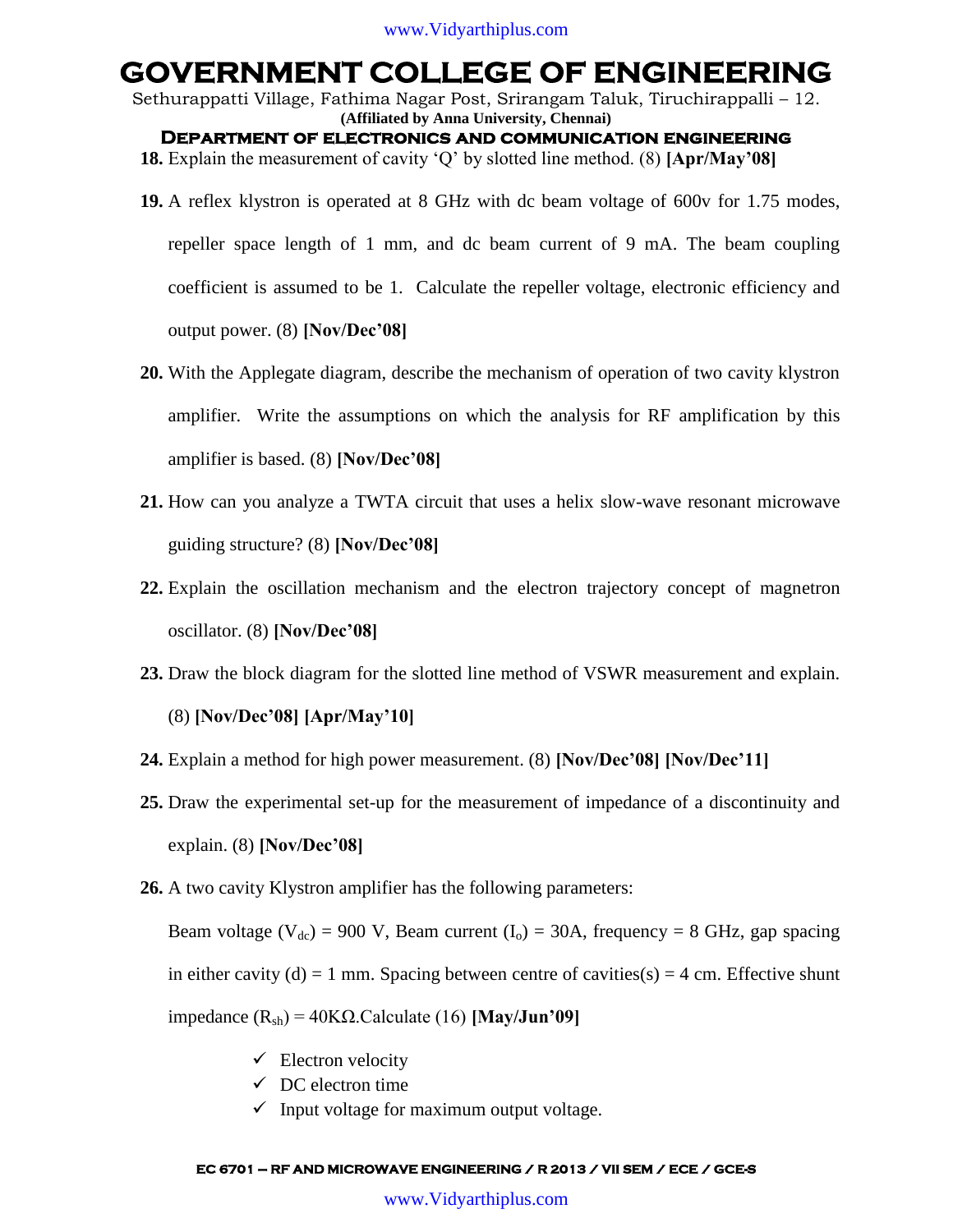Sethurappatti Village, Fathima Nagar Post, Srirangam Taluk, Tiruchirappalli – 12. **(Affiliated by Anna University, Chennai)**

- **Department of electronics and communication engineering**
- **27.** Explain with a neat figure, how TWT is used as a microwave oscillator? (10)

#### **[May/Jun'09]**

- **28.** List and explain various applications of TWT. (6) **[May/Jun'09]**
- **29.** Explain the basic principle of operation of a bolometer. (8) **[May/Jun'09]**
- **30.** Describe a technique of measuring the phase shift provided by a network. (8)

#### **[May/Jun'09]**

- **31.** Explain with a block diagram how frequency of an unknown microwave signal can be measured. (16) **[May/Jun'09]**
- **32.** How do you measure VSWR through return loss measurements? (8) **[Nov/Dec'09]**

### **[Apr/May'10] [Nov/Dec'11]**

- **33.** Discuss briefly on reflex klystron tuning. (8) **[Nov/Dec'09]**
- **34.** Compare the features of velocity modulation and density modulation. (8) **[Nov/Dec'09]**
- **35.** Draw and explain the working of multi cavity klystron. Write the mathematical analysis of two cavity klystron. (16) **[Apr/May'10]**
- **36.** Draw the appropriate diagrams and explain the working principle of: **[Apr/May'10]**
	- $\checkmark$  Coaxial magnetron. (8)  $\checkmark$  Helix travelling wave tubes.

(8)

- **37.** How do you measure the following at microwave frequencies? (16) **[Nov/Dec'10]**
	- $\checkmark$  VSWR  $\checkmark$  O factor.
- **38.** How do you measure the following at microwave frequencies? (16) **[May/Jun'11]**
	- $\checkmark$  VSWR  $\checkmark$  Wavelength
- **39.** With neat block diagram, explain power and impedance measurements in a microwave system. (16) **[Nov/Dec'12]**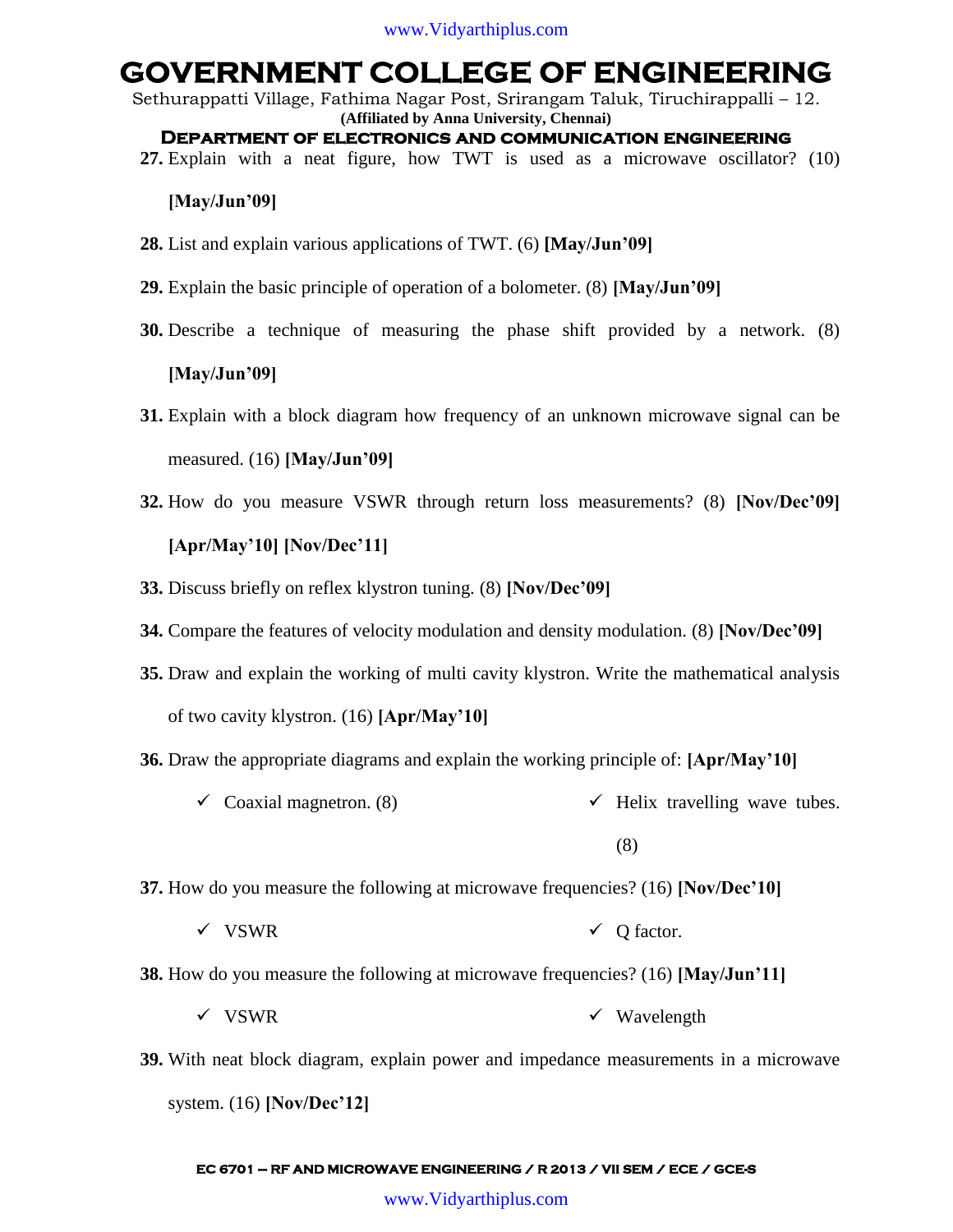Sethurappatti Village, Fathima Nagar Post, Srirangam Taluk, Tiruchirappalli – 12. **(Affiliated by Anna University, Chennai) Department of electronics and communication engineering** 

**40.** What are the high frequency limitations of conventional tubes? Explain the structure and

working of TWTA? (16) **[Nov/Dec'12]**

- **41.** How are microwave measurements different from low frequency measurements? Explain the double minimum methods of measuring VSWR. (16) **[Nov/Dec'12]**
- **42.** A two cavity klystron operates at 5GHz with a DC beam voltage of 10kV and a 2 mm cavity gap. For a given RF voltage the magnitude of the gap voltage is 100V. Calculate the transit time at the cavity gap, the transit angle and the velocity of the electrons leaving the gap. (16) **[Nov/Dec'12]**
- **43.** A normal cylindrical magnetron has the following parameters. Inner radius 0.15m, outer radius 0.45m, magnetic flux density  $B_0 = 1.2$ mW/m<sup>2</sup>. Determine hull cut off voltage and determine the cut off magnetic flux density if the beam voltage  $V<sub>0</sub>$  is 6500V. Discuss various application of magnetron. (16) **[May/Jun'13]**
- **44.** Explain the working principle of reflex klystron and derive the expression of bunching parameter. (16) **[Nov/Dec'13]**
- **45.** Compare the performance characteristics and applications of following devices: (16) **[May/Jun'14]**
	- $\checkmark$  Klystron amplifier. TWTA  $\checkmark$  Magnetron Klystron oscillator
- **46.** A 250kW pulsed cylindrical magnetron is operated with the following parameters: anode voltage 25kV, peak anode current 25A, magnetic induction 0.035T, radius of cathode 4cm, radius of anode 8cm. Calculate (16) **[May/Jun'14]**
	- $\checkmark$  Efficiency of magnetron  $\checkmark$  Cutoff magnetic field
	- $\checkmark$  Cyclotron frequency  $\checkmark$  Cutoff voltage